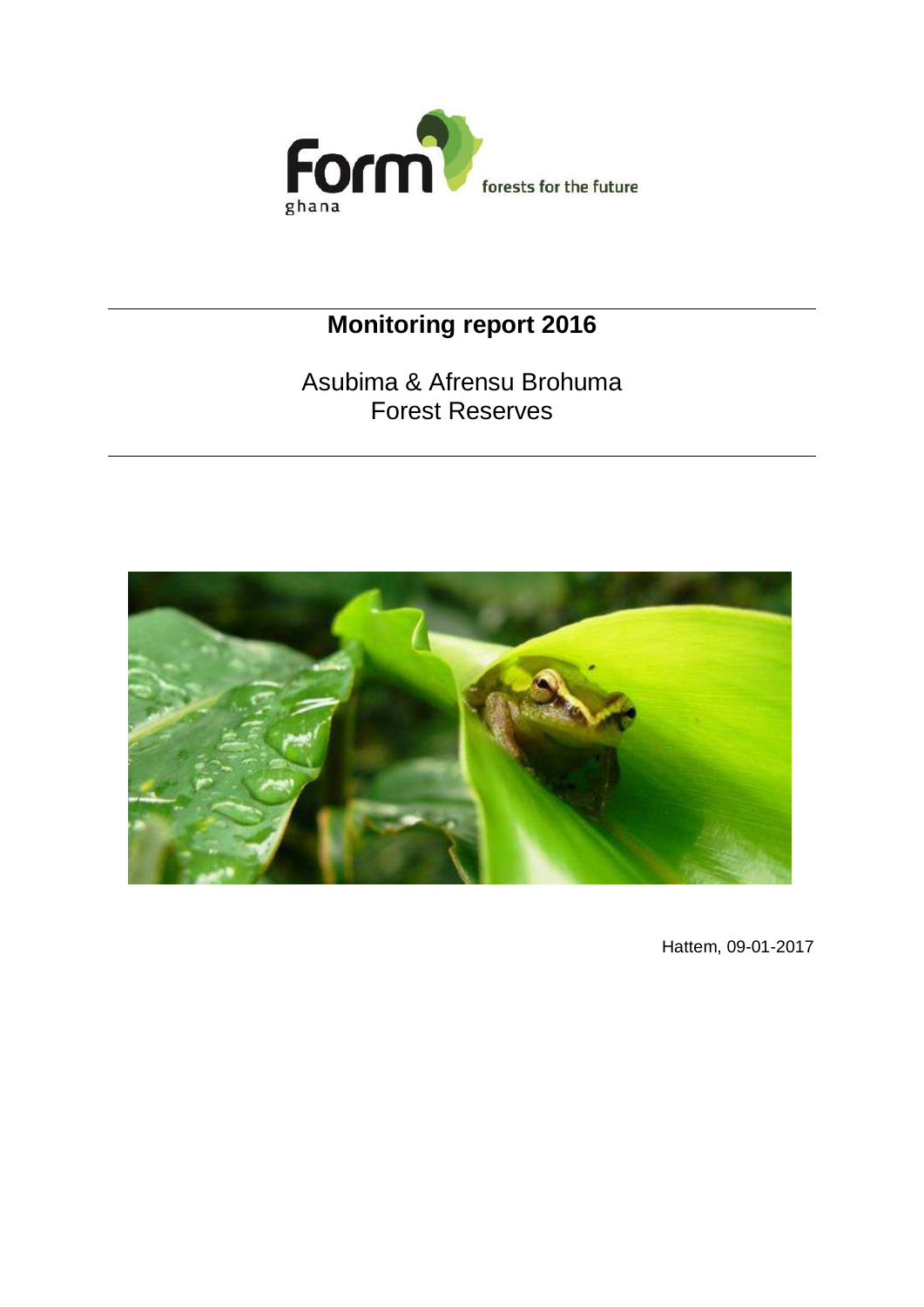

Document version 1 Date of document 09-01-2017

#### Elaborated by **Form international**

Authors **T. Wanders and M. Tanson** Address Bevrijdingsweg 3 8051 EN Hattem The Netherlands Telephone + 31 38 444 89 90<br>Fax + 31 38 444 89 91  $\begin{array}{r} \text{Fax} \\ \text{Final} \end{array}$  + 31 38 444 89 91 [info@forminternational.nl](mailto:info@forminternational.nl) Website **Website** [www.forminternational.nl](http://www.forminternational.nl/)

Reference TWAsubima/Monitoring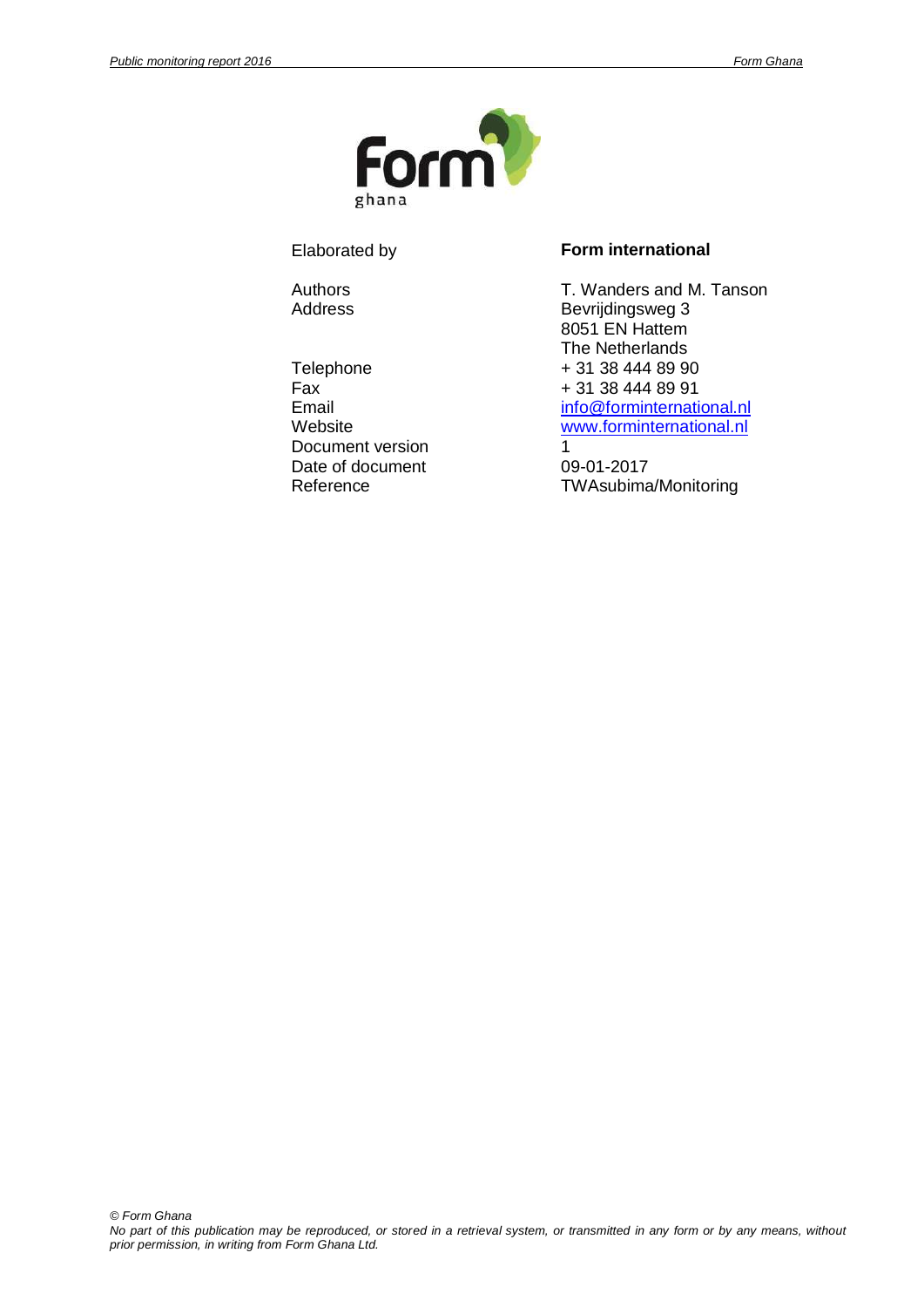# **CONTENTS**

| 1.1 |       |  |
|-----|-------|--|
| 1.2 |       |  |
|     | 1.2.1 |  |
|     | 1.2.2 |  |
|     | 1.2.3 |  |
|     | 1.2.4 |  |
|     | 1.2.5 |  |
|     | 1.2.6 |  |
|     | 1.2.7 |  |
|     | 1.2.8 |  |
| 1.3 |       |  |
| 1.4 |       |  |
|     | 1.4.1 |  |
|     | 1.4.2 |  |
|     | 1.4.3 |  |
|     | 1.4.4 |  |
| 1.5 |       |  |
|     |       |  |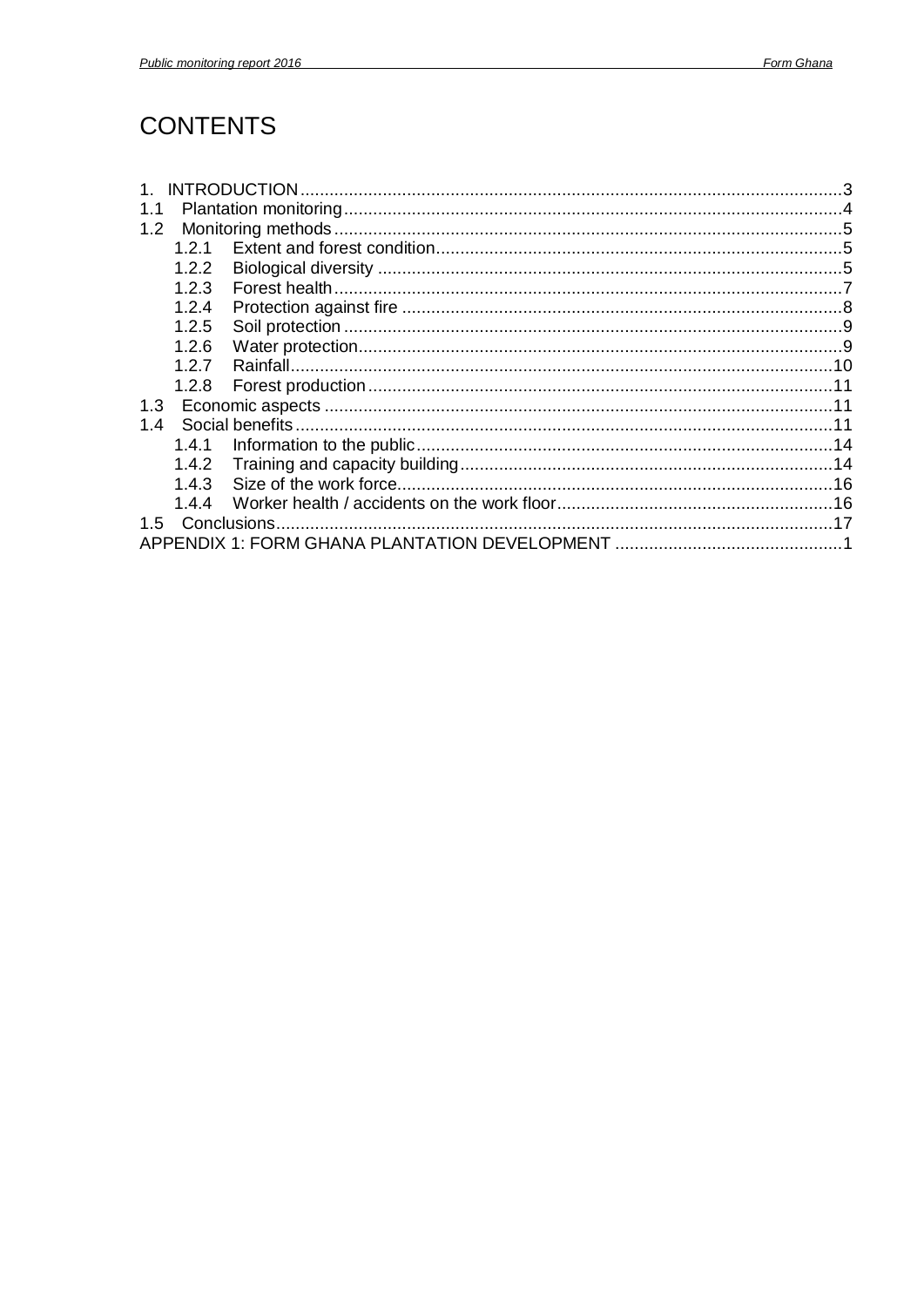

#### **ADDENDUM**

This addendum is made to clarify the surfaces under management in the area of the Akumadan plantation of Form Ghana in Ghana. In the past, different methodologies used by different institutions caused different results (surfaces) and confusion. The data below are based on GIS mapping carried out in April 2017 by Form Ghana and will be used in all documentation as from publication date.

| <b>FOREST</b><br><b>RESERVE</b> | <b>YEAR</b><br>οf<br>planting<br>(ha) | <b>TOTAL</b><br><b>AREA</b><br>(ha) | with<br><b>Planted</b><br><b>INDIGENOUS</b><br>(ha) | <b>Planted</b><br>with TEAK<br>(ha) | <b>UNPRO-</b><br><b>DUCTIVE*</b><br>(ha) | <b>PER</b><br><b>AREA</b><br><b>RESERVE</b><br>(ha) |
|---------------------------------|---------------------------------------|-------------------------------------|-----------------------------------------------------|-------------------------------------|------------------------------------------|-----------------------------------------------------|
| <b>ASUBIMA</b>                  | 2001                                  | 66,09                               | 11,56                                               | 53,76                               | 0,77                                     | 1667,48                                             |
|                                 | 2006                                  | 107,48                              | 15,05                                               | 91,41                               | 1,03                                     |                                                     |
|                                 | 2008                                  | 171,52                              | 22,35                                               | 148,16                              | 1,01                                     |                                                     |
|                                 | 2009                                  | 609,03                              | 92,27                                               | 512,57                              | 4,18                                     |                                                     |
|                                 | 2010                                  | 713,36                              | 88,46                                               | 612,51                              | 12,40                                    |                                                     |
| <b>AFRENSU</b>                  | 2011                                  | 986,37                              | 132,75                                              | 844,32                              | 9,30                                     | 1779,86                                             |
| <b>BROHUMA</b>                  | 2012                                  | 793,49                              | 127,80                                              | 663,12                              | 2,56                                     |                                                     |
| <b>TOTAL</b><br><b>AKUMADAN</b> |                                       | 3447,34                             | 490,24                                              | 2925,84                             | 31,25                                    | 3447,34                                             |

*\*) 'Unproductive' is not reforested (because of presence of rocks or shallow soils, streams or roads).* 

The addendum applies to the Management Plan Akumadan and all plans and reports.

Publication date: 1<sup>st</sup> of May, 2017

 $\overline{\mathcal{C}}$ 

M. Willem Fourie Managing Director Form Ghana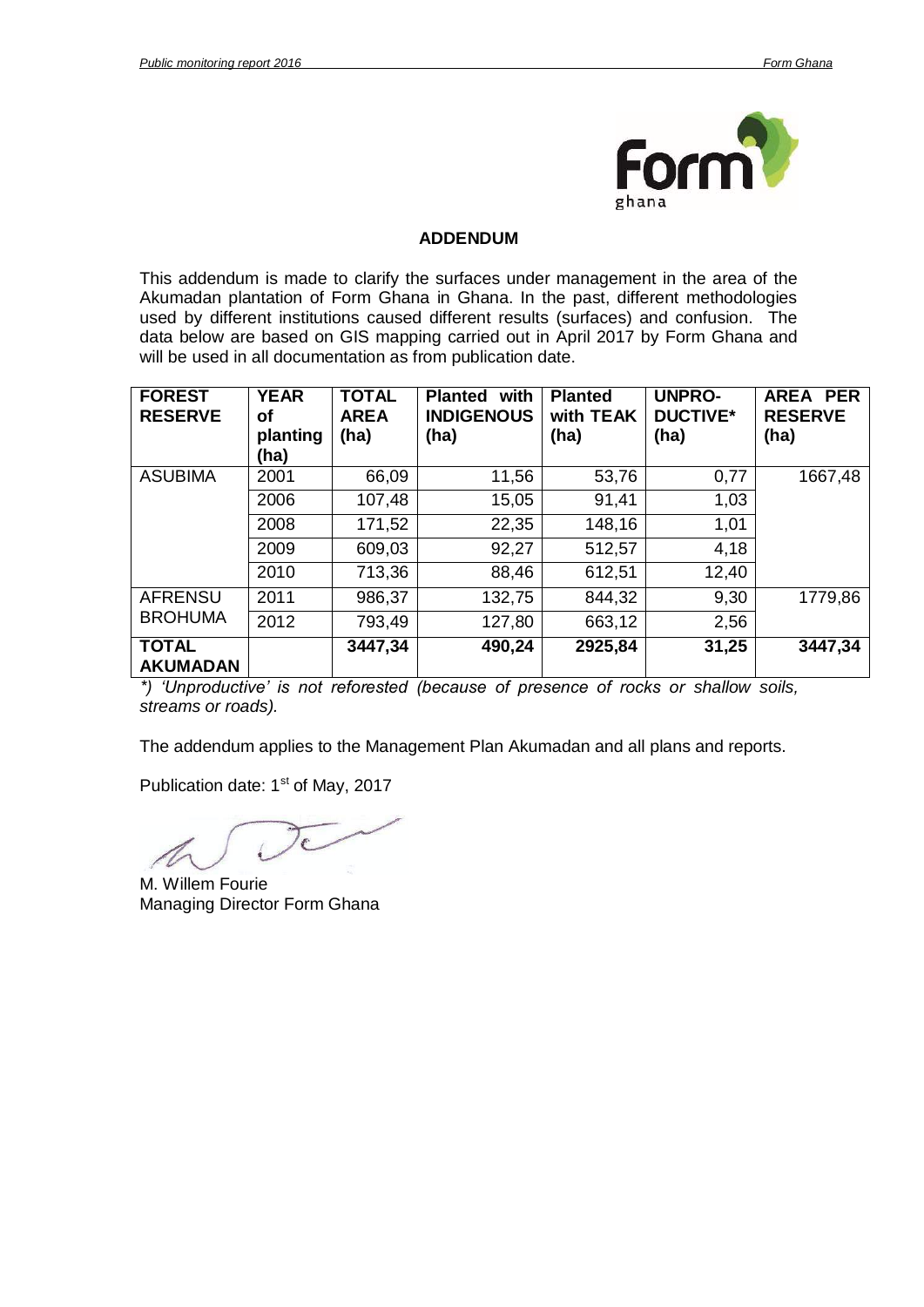# <span id="page-4-0"></span>1. INTRODUCTION

Management is a continuous process. This means that the management will be adapted over time related to changes in the field. To keep track of these changes, Form Ghana applies a system of monitoring in which annually information is gathered. The process of evaluation and adaptation will lead to further fine-tuning of the management plan.

The current report informs on the various monitoring activities that have taken place the past year, and what has been learned from it. As more knowledge is gained on monitoring activities, these are further refined and the setup of the monitoring system will be adapted.

This annual monitoring report is public to allow interested persons to be informed on the progress of Form Ghana and the impact its activities have on the people and the environment in Asubima and Afrensu Brohuma Forest Reserves.

Form Ghana Ltd.

Willem Fourie

General Manager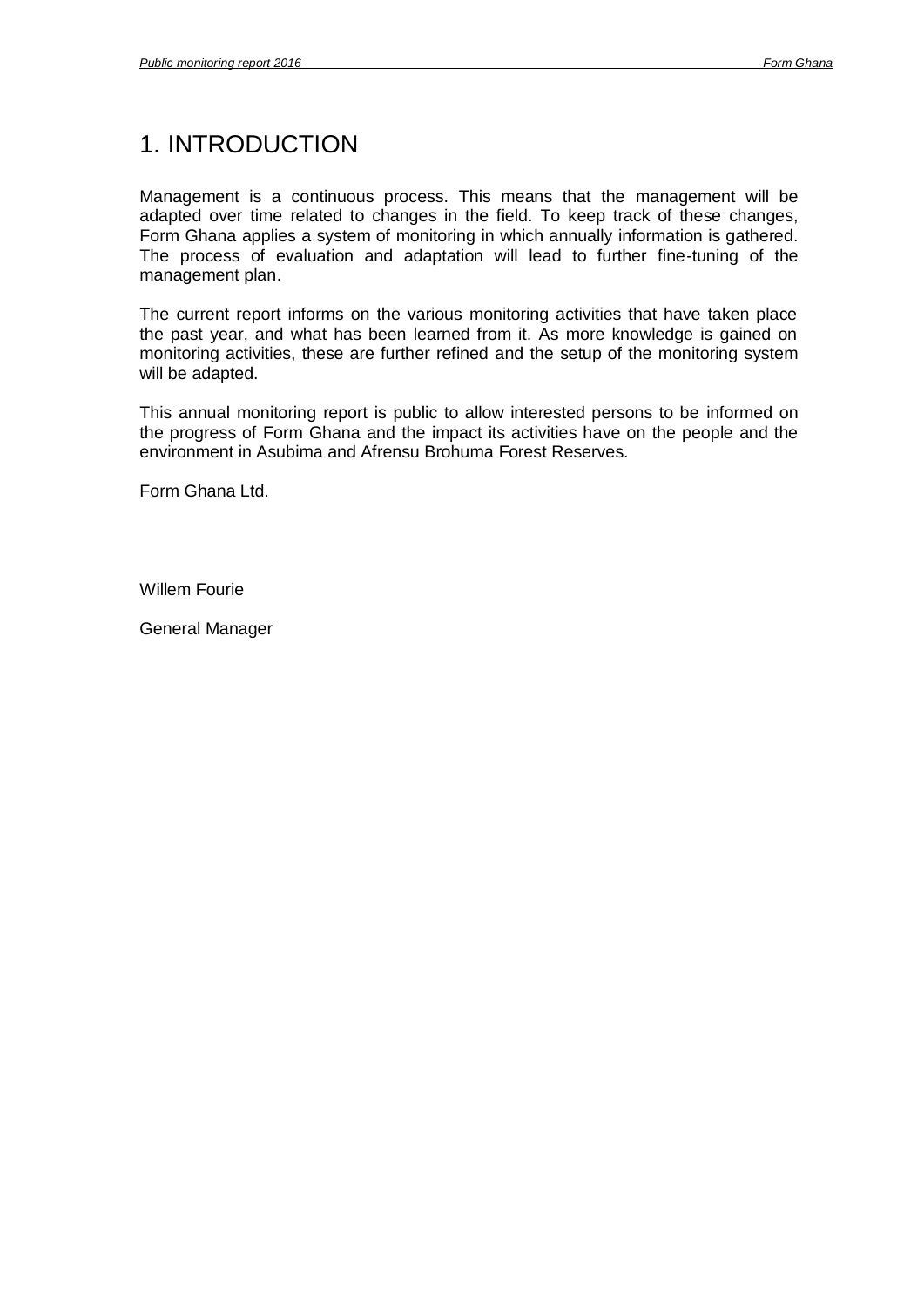# <span id="page-5-0"></span>1.1 Plantation monitoring

The objective of Form Ghana is to establish and manage the timber plantation in an ecologically, financially and socially sustainable manner. These management objectives are divided into criteria and for each criterion, a set of measurable indicators are determined as well as the means to verify them (Table 1).

| <b>Monitoring framework</b>                                                  |                         |                                                                                                                                      |                    |
|------------------------------------------------------------------------------|-------------------------|--------------------------------------------------------------------------------------------------------------------------------------|--------------------|
| <b>Management</b><br>objectives                                              | <b>Criterion</b>        | <b>Indicator</b>                                                                                                                     | <b>Verifier</b>    |
| 1. Establish and                                                             | 1.1 Extent and          | 1.1.1 Area planted with Teak                                                                                                         | Map                |
| manage the timber<br>plantation in an<br>ecologically                        | condition of<br>forest  | 1.1.2 Area managed as forest<br>plantation / buffer zone                                                                             | Map                |
| sustainable                                                                  |                         | 1.1.3 Changes in planted area                                                                                                        | Map                |
| manner with a                                                                | 1.2 Biological          | 1.2.1 Extent of area protected                                                                                                       | Map                |
| maximum of 90%<br>Teak and at least                                          | diversity               | 1.2.2 Fauna population and diversity<br>in the forest reserves                                                                       | Report             |
| 10% of mixed local<br>species with<br>conservation of                        |                         | 1.2.3. Flora diversity in the buffer<br>zones                                                                                        | <b>PSP</b>         |
| natural, riparian<br>forest                                                  |                         | 1.2.3. Existence and implementation<br>of procedures to identify / protect<br>endangered, rare and threatened<br>species             | Procedures         |
|                                                                              | 1.3 Forest<br>health    | 1.3.1 Check of the growth rate of the<br>plantation                                                                                  | <b>PSP</b>         |
|                                                                              |                         | 1.3.2 Check of the growth rate of the<br><b>Buffer zones</b>                                                                         | <b>PSP</b>         |
|                                                                              |                         | 1.3.3 Monitoring of fire frequency                                                                                                   | Fire report        |
|                                                                              | 1.4 Soil<br>protection  | 1.4.1 Procedures to protect soil<br>productivity and avoid erosion                                                                   | Procedures         |
|                                                                              |                         | 1.4.2 Effectiveness of activities<br>undertaken to avoid soil erosion                                                                | <b>PSP</b>         |
|                                                                              |                         | 1.4.3 Procedures to avoid impact from<br>work in the forest                                                                          | Procedures         |
|                                                                              | 1.5 Water<br>protection | 1.5.1 Procedures to protect forest and<br>vegetation along water courses                                                             | Procedures         |
|                                                                              |                         | 1.5.2 Checking of water quality                                                                                                      | Sample<br>analysis |
| 2. Guarantee                                                                 | 2.1 Forest              | 2.1.1 Harvest of round wood                                                                                                          | <b>Tables</b>      |
| financial and<br>economic<br>sustainability                                  | production              | 2.1.2 Comparison of yield with yield<br>tables                                                                                       | <b>Tables</b>      |
| through the<br>generation of                                                 |                         | 2.1.3 Calculation of current stored<br>carbon in the plantation                                                                      | Calculation        |
| income from the<br>produced round-                                           |                         | 2.1.4 Calculation of current stored<br>carbon in the buffer zones                                                                    | Calculation        |
| wood and carbon                                                              | 2.2. economic           | 2.2.1. Cost benefit of plantation                                                                                                    | <b>Table</b>       |
| sequestration                                                                | aspects                 | 2.2.2 Value of wood sales                                                                                                            | Sales data         |
| 3. Provide social<br>benefits by offering<br>good economic<br>conditions for | 3.1 Social<br>benefits  | 3.1.1 Number of people (partially)<br>depending on the plantation for their<br>livelihood (employees, inter croppers,<br>out growers | Annual report      |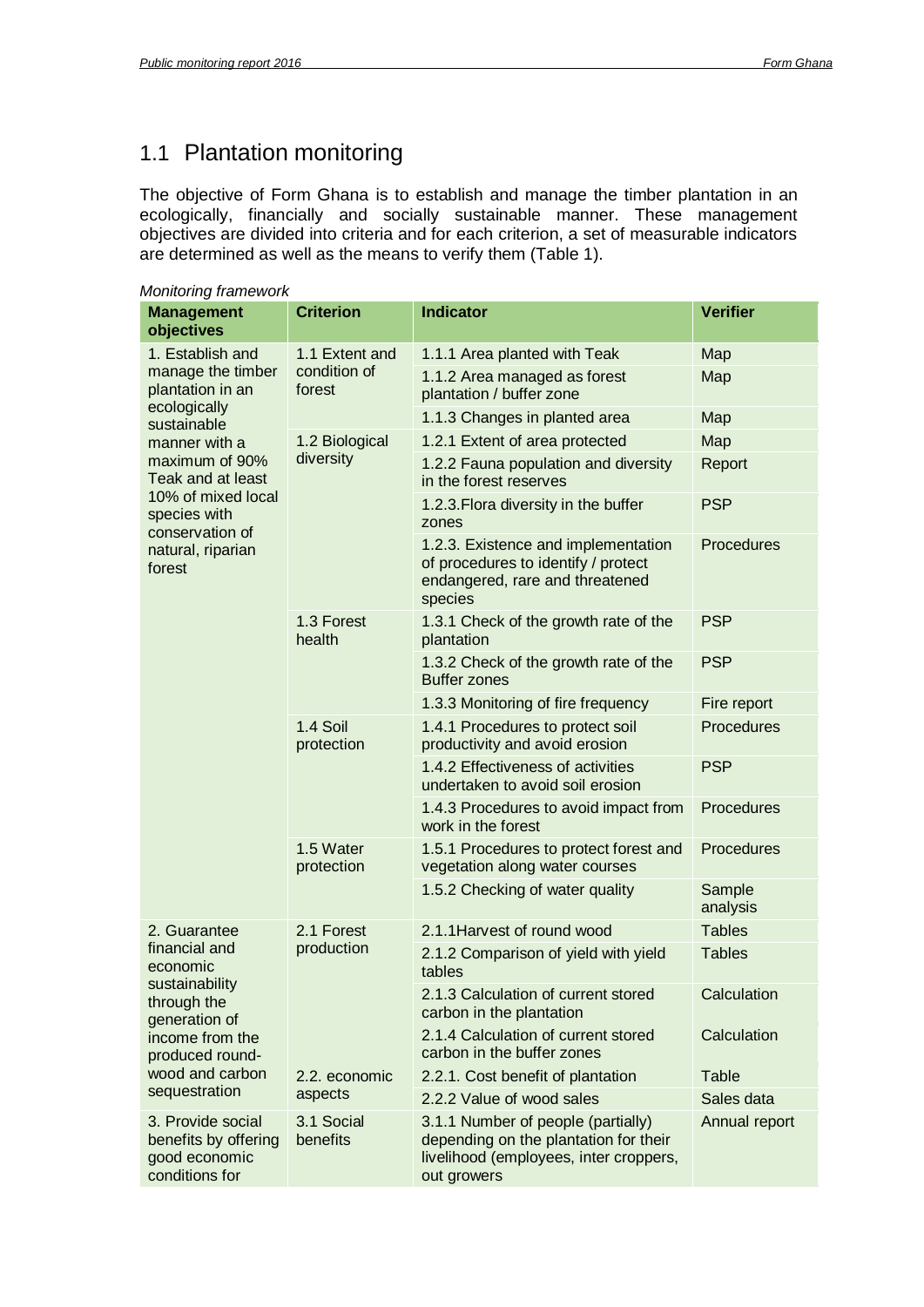| <b>Management</b><br>objectives                 | <b>Criterion</b> | <b>Indicator</b>                                                                         | <b>Verifier</b>                     |
|-------------------------------------------------|------------------|------------------------------------------------------------------------------------------|-------------------------------------|
| employees and the<br>surrounding<br>smallholder |                  | 3.1.2 Training and capacity building<br>for employees, inter croppers and out<br>growers | Table                               |
| community                                       |                  | 3.1.3 Information of the public                                                          | Website,<br>stakeholder<br>meetings |
|                                                 |                  | 3.1.4 Worker health / Accidents on<br>work floor                                         | <b>Statistics</b>                   |

# <span id="page-6-0"></span>1.2 Monitoring methods

In order to check compliance with the management objectives, Form Ghana has developed a monitoring system consisting of several activities. Different monitoring methods are adopted to optimize verification of different indicators. All indicators are monitored at least once every five years. Specific indicators can be monitored annually or bi-annually.

Each indicator is described in detail in the following paragraphs.

## <span id="page-6-1"></span>*1.2.1 Extent and forest condition*

By the end of 2012, a total of 3,469 ha of land in Asubima and Afrensu Brohuma Forest Reserves falls under the management of Form Ghana. See Appendix 1 for the development of the plantation over time.

Currently, 14.7% of the area consists of indigenous vegetation and is actively being restored into its former state as productive forest (Table 2).

| <b>Planting year</b> | Area Teak (ha) | Area indigenous (ha) |
|----------------------|----------------|----------------------|
| 2001                 | 53.8           | 12.3                 |
| 2003                 | 18.0           | $\mathbf 0$          |
| 2004                 | 42.0           | $\overline{0}$       |
| 2008                 | 151.0          | 20.5                 |
| 2009                 | 512.0          | 83.3                 |
| 2010                 | 576.3          | 83.7                 |
| 2011                 | 845.4          | 139.1                |
| 2012                 | 736.7          | 170.4                |
| <b>Total</b>         | 2935.4         | 509.3                |
| %                    | 85.3           | 14.7                 |

*Stratification of Form Ghana plantations* 

### <span id="page-6-2"></span>*1.2.2 Biological diversity*

A report was prepared on the monitoring of the flora in the buffer zones. The study has led to the following conclusions: The forest in the buffer zones of Asubima FR has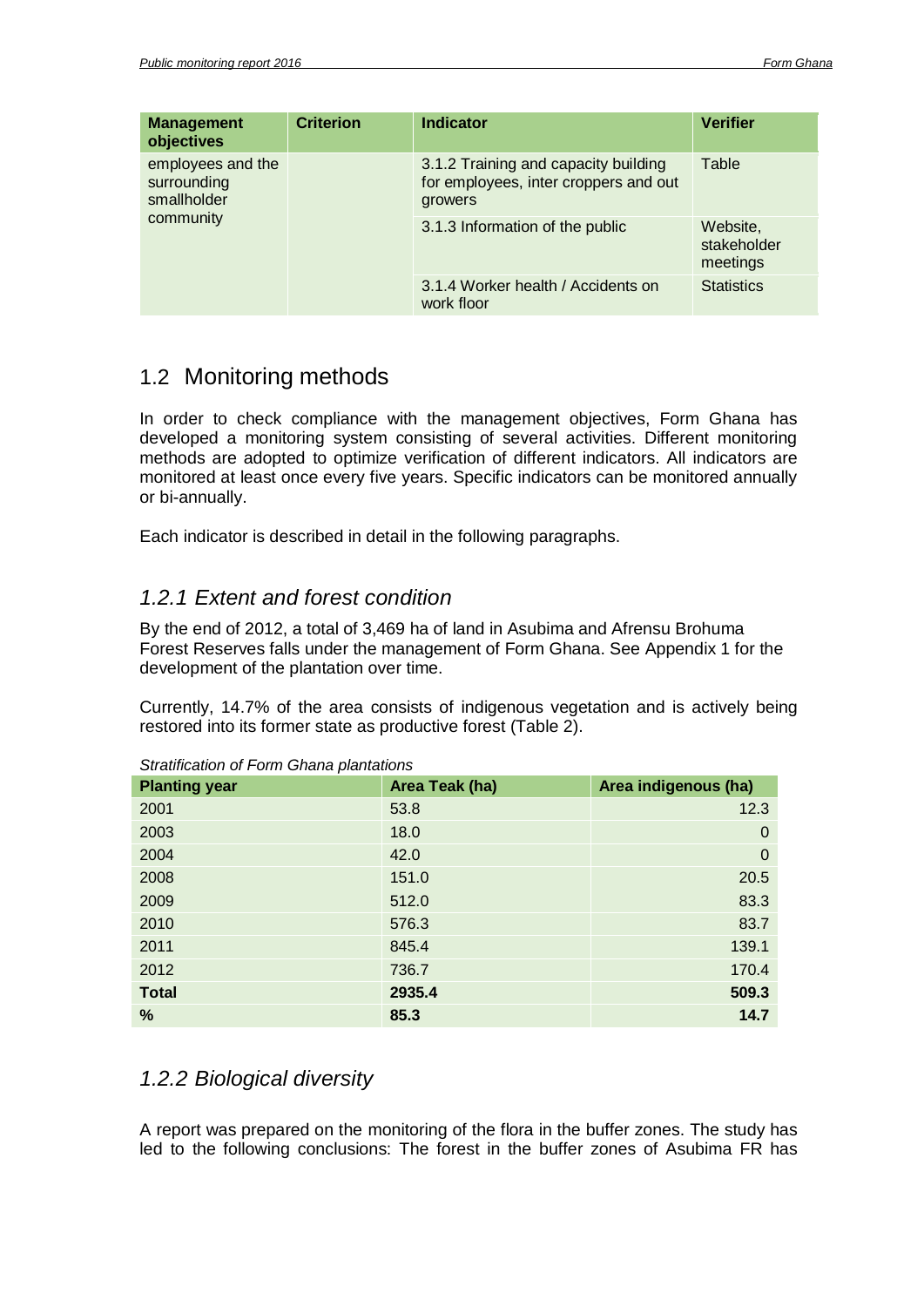shown development over the past 5 years to a more mature forest, with larger average height and DBH.

The buffer zones in Afrensu Brohuma show typical characteristics of a disturbed forest that is now rejuvenating, with a large number of small trees and a small number of large, mature trees. A number of species identified in the buffer zones is classified as 'vulnerable' by the IUCN Red List: Nesogordonia papaverifera, Entandrophragma cylindricum, Khaya anthotheca, Coffea togoensis, Hallea ledermannii. The Genetic Heat Index of Asubima FR has increased since 2010, emphasizing the need for conservation of the buffer zones.

The following tree species with a star-rating were observed:

| <b>Star</b>    | Comment <sup>1</sup>                                                                                                             | <b>Species</b>                                  | <b>AFR</b>     | <b>ASU</b>          |
|----------------|----------------------------------------------------------------------------------------------------------------------------------|-------------------------------------------------|----------------|---------------------|
| Gold           | Fairly rare internationally<br>and/or locally. Ghana has<br>some inescapable<br>responsibility for maintaining<br>these species. | Maranthes aubrevillei                           | 3              | 5                   |
| <b>Scarlet</b> | Common, but under serious<br>pressure from heavy                                                                                 | Entandrophragma cylindricum<br>Khaya anthotheca | $\overline{7}$ | 1<br>$\overline{2}$ |
|                | exploitation. Exploitation<br>needs to be curtailed if usage<br>is to be sustainable.<br>Protection on all scales vital.         |                                                 |                |                     |
| Red            | Common, but under pressure                                                                                                       | Afzelia bella                                   |                | $\overline{2}$      |
|                | from exploitation. Need careful                                                                                                  | Amphimas pterocarpoides                         |                | 1                   |
|                | control and some tree by tree                                                                                                    | Antiaris toxicaria                              | 5              | 4                   |
|                | and area protection.                                                                                                             | Canarium schweinfurthii                         |                | 1                   |
|                |                                                                                                                                  | Ceiba pentandra                                 |                | 7                   |
|                |                                                                                                                                  | Daniellia ogea                                  |                | 1                   |
|                |                                                                                                                                  | Distemonanthus benthamianus                     |                | 1                   |
|                |                                                                                                                                  | Hallea ledermannii                              | 1              | 1                   |
|                |                                                                                                                                  | Mansonia altissima                              | $\overline{1}$ |                     |
|                |                                                                                                                                  | Piptadeniastrum africanum                       |                | 1                   |
|                |                                                                                                                                  | Terminalia superba                              |                | 1                   |
| Pink           | Common and moderately                                                                                                            | Albizia zygia                                   | 1              | 16                  |
|                | exploited. Also non-abundant                                                                                                     | Bombax buonopozense                             | 1              | 3                   |
|                | species of high potential                                                                                                        | Celtis mildbraedii                              | 1              | $\overline{2}$      |
|                | value.                                                                                                                           | Holoptelea grandis                              |                | 1                   |
|                |                                                                                                                                  | Morus mesozygia                                 |                | $\overline{2}$      |
|                |                                                                                                                                  | Nesogordonia papaverifera                       | 1              |                     |
|                |                                                                                                                                  | Petersianthus macrocarpus                       |                | 1                   |
|                |                                                                                                                                  | Ricinodendron heudelotii                        | 4              | 8                   |
|                |                                                                                                                                  | Sterculia oblonga                               | 1              |                     |
|                |                                                                                                                                  | Sterculia rhinopetala                           | 1              | 1                   |

-<sup>1</sup> As stated in Hawthorne & Abu-Juam, 1995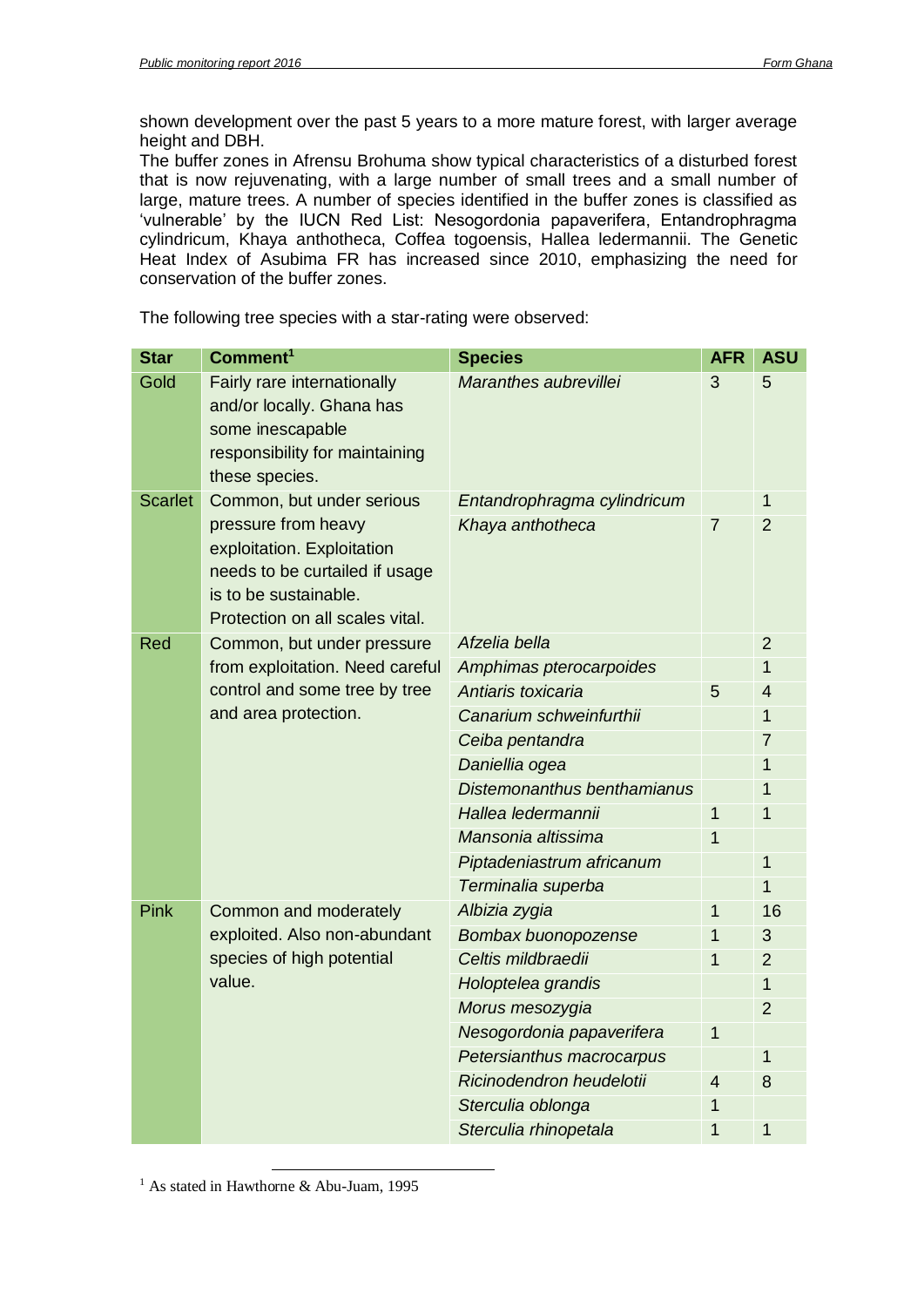| <b>Star</b> | Comment <sup>1</sup> | <b>Species</b>         | AFR ASU |  |
|-------------|----------------------|------------------------|---------|--|
|             |                      | Strombosia glaucescens |         |  |

The next five year monitoring of fauna is foreseen in June 2017.

In the plantation one individual of the CITES species Kokrodua (*Percicopsis elata*) is present. This tree was discovered in 2010, and verification in 2015 has confirmed it is still in good health.

#### <span id="page-8-0"></span>*1.2.3 Forest health*

Analyses of forest growth and health as well as soil erosion are based on the PSP measurements taken in the plantation. Every year after planting, additional plots are created in the newly planted compartments. The number of plots will therefore increase yearly. PSP monitoring is done according to Protocol 13: Monitoring.

The basic shape of a PSP is a circular plot with a pole in the centre. GPS coordinates of the pole determine the site location. Each sample plot has a size of  $800m^2$ . This plot size does not change over time and the size is chosen so that a plot contains a sufficient amount of trees even after subsequent thinnings.

Height and DBH (diameter at breast height) of the trees in the plots as well as overall health of the plantation is assessed annually.

The measurements taken in these plots are:

- Date of measurement
- Tree diameter at breast height (DBH): the diameter of each tree is measured at breast height with measurement tape or calliper.
- Height: The height of all trees is measured as accurately as possible with a clinometer (Suunto) or a measurement pole;
- Tree health, pests and diseases: it is recorded whether the measured trees are healthy or affected by disease.
- Soil erosion: any visual sign of erosion will be noted (rills, gullies, splash erosion, crusting);
- Undergrowth: A note is written on the amount of undergrowth and the type of undergrowth.

The data form these plots are entered in an Excel sheet, where they are further analysed. A summary of the plots for this monitoring activity is presented below in table 3.

PSP monitoring in 2016 focused on the plant year 2001. A total of 7 PSPs have been selected this year for monitoring plantation growth and performance of Teak. Sampling density for Teak was 1.05%

|      | <b>Uttilling</b> roodito of the monitoring of roan |        |         |                                   |        |                   |              |                   |     |                                  |       |  |
|------|----------------------------------------------------|--------|---------|-----------------------------------|--------|-------------------|--------------|-------------------|-----|----------------------------------|-------|--|
| vear | Plant Average N<br>planting<br>density<br>(H/ha)   | (H/ha) | ' +/- i | $H_{\rm av}$<br>(m <sup>1</sup> ) | 74 F Z | (m <sup>1</sup> ) |              | (c <sub>m</sub> ) |     | <b>V</b><br>(m <sup>3</sup> /ha) | $+/-$ |  |
| 2001 | 1111                                               | 224    | 41      | 20.7                              | 1,1    | 21,4              | $\sqrt{1,1}$ | 26,6              | 2,1 | 113,8                            | 18,3  |  |

#### *Summary results of the monitoring of Teak*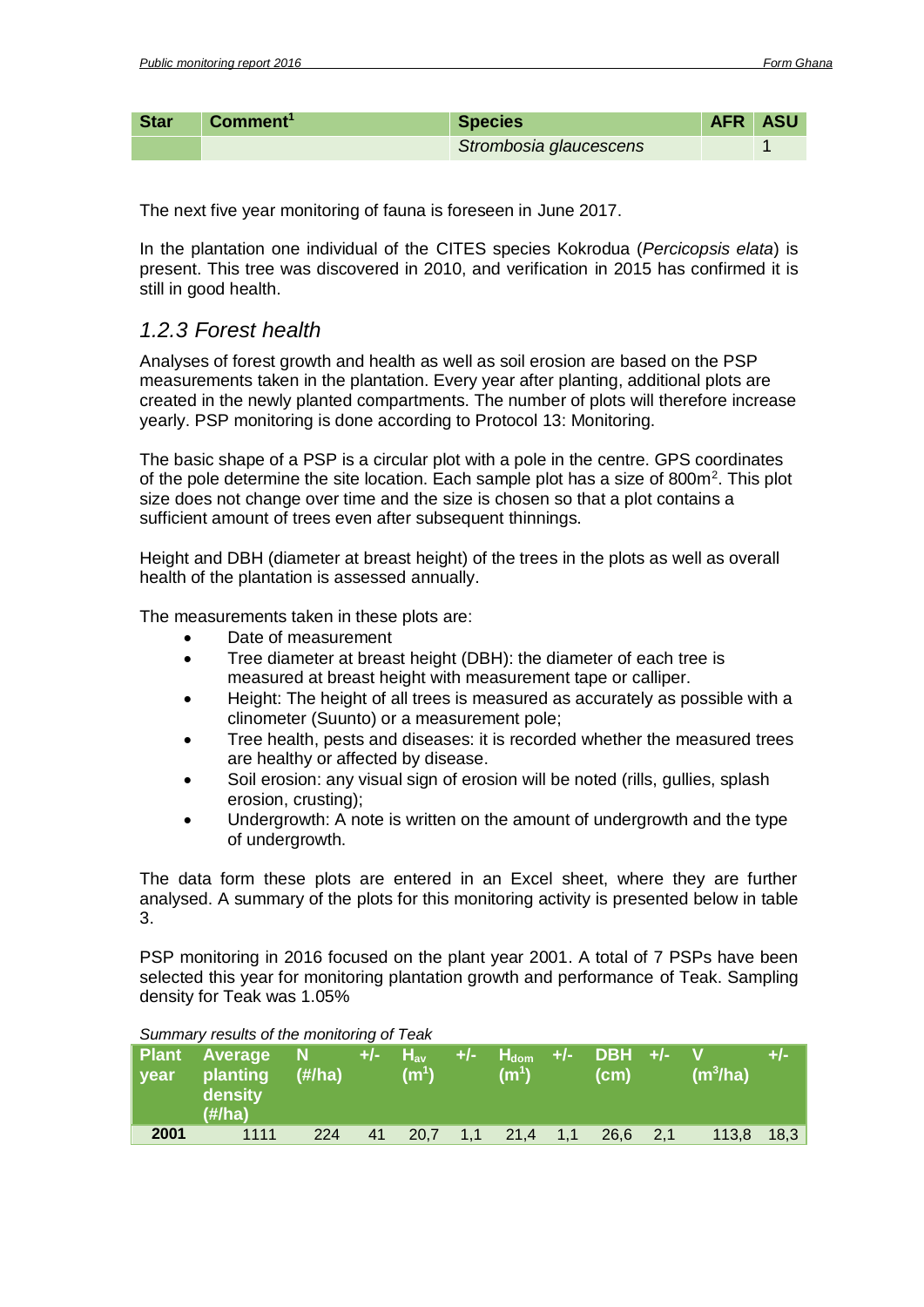*N is calculated as the total number of trees/records per plot (800m<sup>2</sup> ), then extrapolated to one hectare (N/ha) and the average of all plots of the same plantyear is calculated.* 

*Hav = the average height per plot, then the average of all plots of the same plantyear is calculated.* 

*Hdom = the average height of the 100 largest (DBH) trees per ha. The average height of the 8 largest trees per plot is calculated, resulting in the Hdom per plot. Then the average of all plots of the same plantyear is calculated.* 

*DBH = Diameter at breast height (1.3 m.). The average per plot is calculated, then the average of all plots of the same plantyear is calculated.* 

*V* is calculated as  $V_{tree} = Pi^* r^2 H^* form$  factor. (r= radius = ½ DBH). Then the sum of the volume per plot is *calculated, extrapolated to a Volume / ha, then the average of all plots of the same plantyear.* 

*Form factors are based on the adapted Ivory Coast yield tables (0.36)* 

# <span id="page-9-0"></span>*1.2.4 Protection against fire*

Fire is a great potential threat to the plantations. In 2016, 557 fires were reported by the security team. 555 of these fires were located outside the Form Ghana area. 2 fires were within the Form Ghana boundaries, but could quickly be quenched by the rapid response teams. Fire occurs mostly during the first three months of the year and the frequency of occurrence quickly drops with the onset of rains.

| Fire occurrences   |                      |                     |
|--------------------|----------------------|---------------------|
| <b>Month</b>       | <b>Fires outside</b> | <b>Fires inside</b> |
| January            | 99                   |                     |
| February           | 109                  | 0                   |
| march              | 84                   | 0                   |
| April              | 9                    | 0                   |
| May                | 20                   | 0                   |
| June               | 8                    | 0                   |
| July               | 9                    | 0                   |
| August             | 51                   | 0                   |
| September          | 25                   | 0                   |
| October            | 11                   | 0                   |
| November           | 50                   | 0                   |
| December           | 80                   |                     |
| <b>Total fires</b> | 555                  | $\overline{2}$      |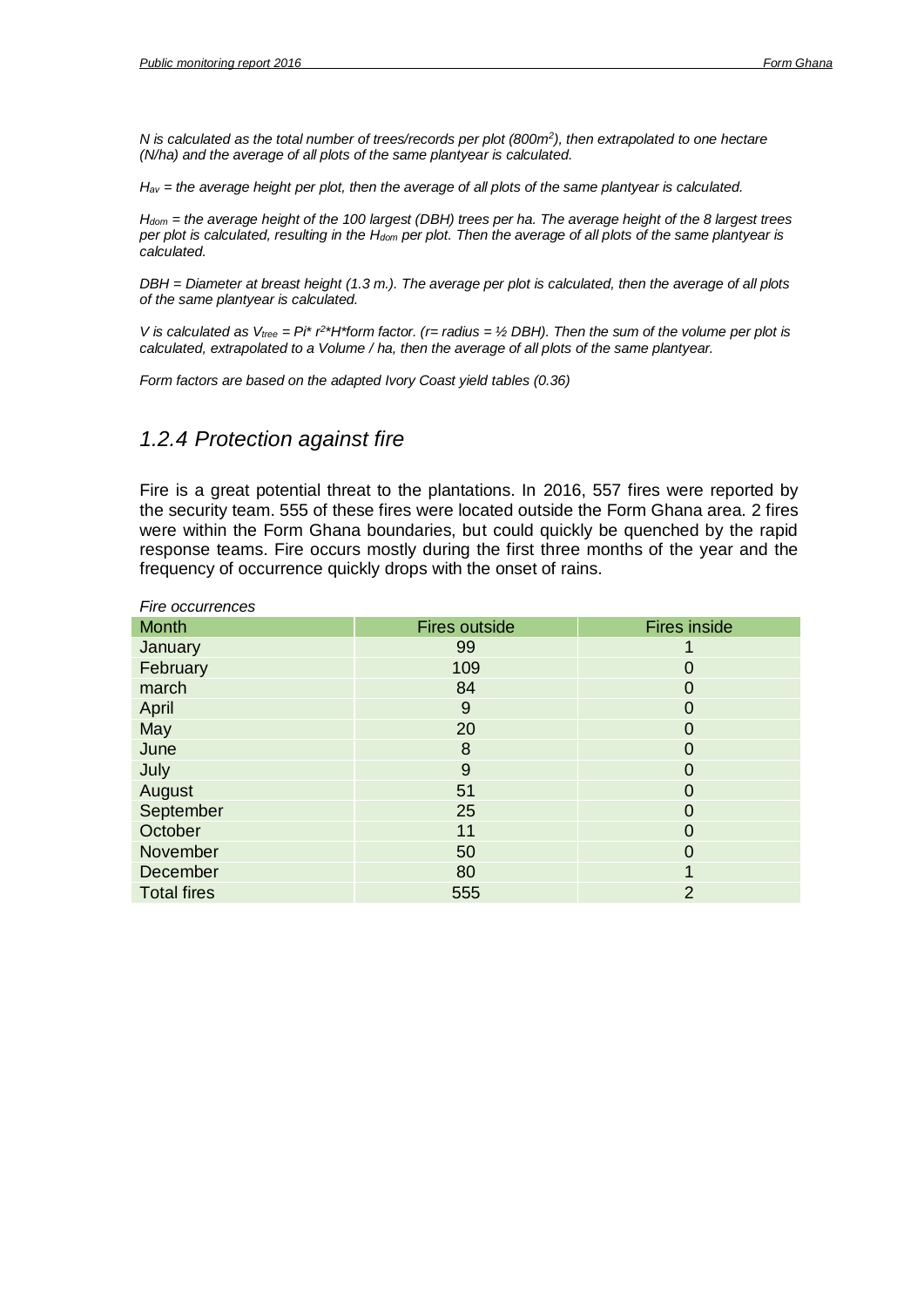

*Fires summarized per month of 2016*

## <span id="page-10-0"></span>*1.2.5 Soil protection*

On sloped terrain erosion can be a problem, especially on the more sandy soils of Asubima. For this reason we pay special attention to erosion on the roads and in the plantation. Especially in older plantation areas, erosion can become a problem as the dense crowns can create shade that few understory plants can survive in. By regular and timely thinning this erosion can be kept in check as it stimulates undergrowth.

In the permanent sample plots erosion is checked every time the plot is measured. No erosion was found during PSP monitoring in 2016.

#### <span id="page-10-1"></span>*1.2.6 Water protection*

The protection of the buffer zones is effective in the respect that they have been fully planted. The trees planted will need time to grow into trees and in that way restoring the buffer zones in full.

Water samples in 2008 showed that all water was polluted to a certain extent with silt and pesticides. Now that all agricultural pesticides except round-up are banned and the vegetation restored this situation was expected to change.

The water quality in Asubima FR was assessed again in 2011 at strategic points where streams enter and leave the plantation. The data showed that the water in the streams is of drinking quality (according to WHO standards) for all factors except iron, colour and turbidity. It shows that the contamination of the water is minimal.

Measurements of hydrological characteristics in streams in Afrensu Brohuma FR in 2013 show that nearly all streams are polluted quite severely. The restoration of the 30 meter buffer zones along the water courses is expected to reduce erosion and prevent chemicals from entering the water, as was observed in Asubima FR.

Measurements done in 2015 show there is quite a difference between Asubima and Afrensu Brohuma when looking at certain parameters of water quality. Water has a lower turbidity and lower total dissolved solids (TDS). Average temperature and pH were similar for both sites. Dissolved solids refer to any minerals, salts, metals, cations or anions dissolved in water.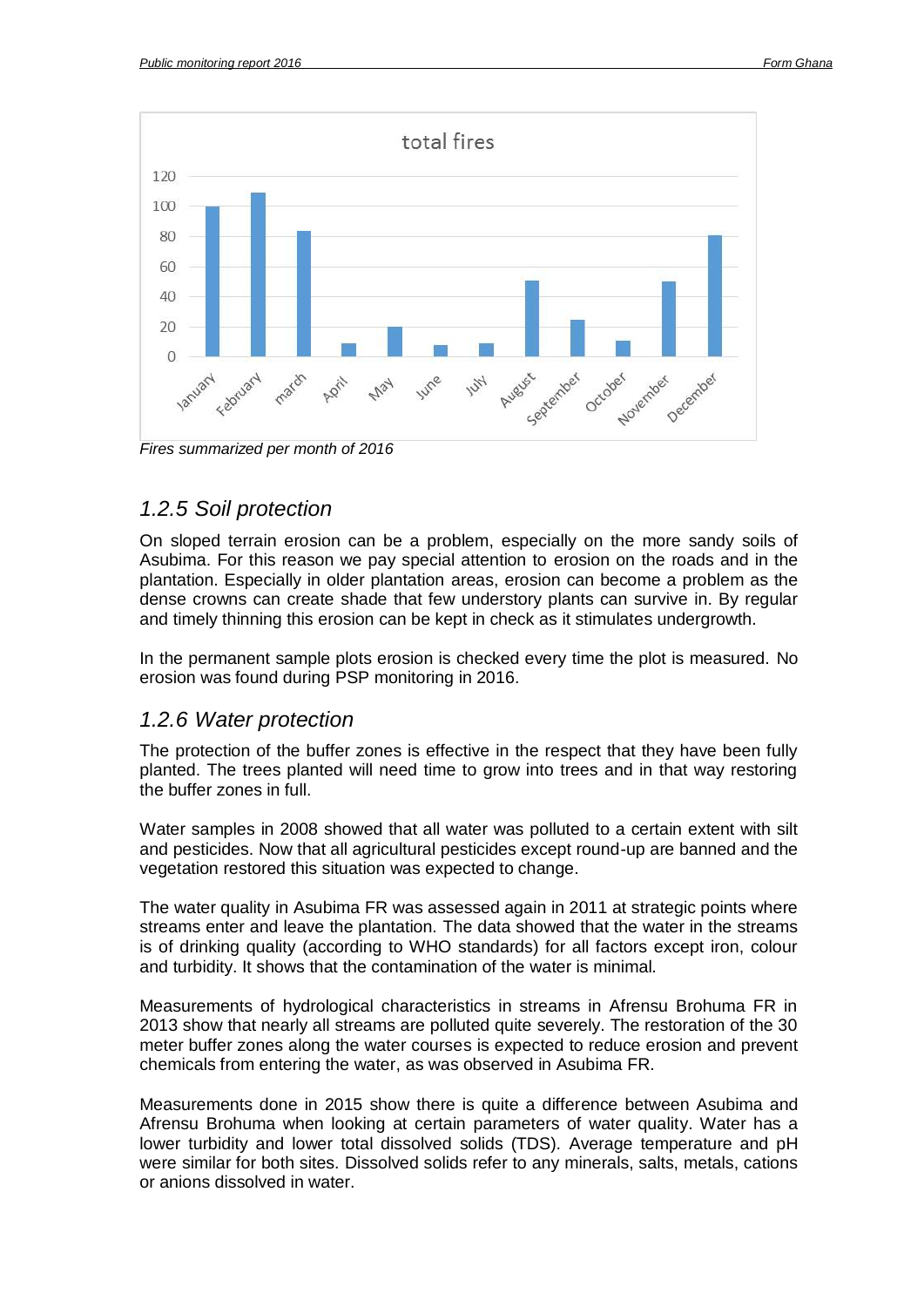Follow-up monitoring will be done in 2017. The data collected during 2016 were not useable due to calibration problems.

#### <span id="page-11-0"></span>*1.2.7 Rainfall*

The precipitation in the area was this year measured at 5 points:

- $\bullet$  In the nursery
- At fire tower # 1 in the West of the Asubima plantation
- At fire tower # 2 in the Eastern corner of the Asubima plantation.
- At fire tower # 3 in the Afrensu Brohuma plantation
- At fire tower # 4 in the Afrensu Brohuma plantation

The data shows that the rainfall fluctuates around 1100 mm, with a peak in 2010 and low levels in 2012 and 2013. The average rainfall for 2016 is very low at an average 912 millimetres.

*Average rainfall in Akumadan.*

| <b>Nursery Site</b> | Jan            | Feb            | Mar | Apr | May | Jun | Jul | Aug            | Sep | Oct | Nov         | Dec            | <b>Total</b> |
|---------------------|----------------|----------------|-----|-----|-----|-----|-----|----------------|-----|-----|-------------|----------------|--------------|
| 2009                | 0              | $\overline{0}$ | 43  | 110 | 125 | 222 | 138 | 25             | 112 | 125 | 64          | $\mathbf 0$    | 964          |
| 2010                | 0              | 54             | 50  | 184 | 119 | 162 | 309 | 63             | 136 | 258 | 28          | 27             | 1390         |
| 2011                | 8              | 48             | 65  | 51  | 128 | 339 | 67  | 38             | 257 | 241 | 0           | $\mathbf 0$    | 1241         |
| 2012                | 0              | 33             | 75  | 106 | 229 | 128 | 67  | 8              | 25  | 253 | 64          | 13             | 1000         |
| 2013                | 0              | 73             | 97  | 64  | 189 | 59  | 123 | 25             | 249 | 97  | 27          | 4              | 1005         |
| 2014                | 15             | 26             | 129 | 181 | 125 | 197 | 60  | 94             | 198 | 145 | 88          | $\overline{0}$ | 1256         |
| 2015                | 0              | 101            | 53  | 98  | 83  | 104 | 107 | 0              | 118 | 174 | 29          | 0              | 1258         |
| 2016                | 0              | 33             | 90  | 109 | 153 | 82  | 87  | $\overline{2}$ | 249 | 144 | 10          | 13             | 972          |
| Tower 1             | Jan            | Feb            | Mar | Apr | May | Jun | Jul | Aug            | Sep | Oct | Nov         | <b>Dec</b>     | Total        |
| 2011                | 11             | 31             | 13  | 56  | 93  | 254 | 69  | 57             | 246 | 349 | $\mathbf 0$ | 0              | 1178         |
| 2012                | 0              | 31             | 62  | 120 | 162 | 168 | 87  | 9              | 25  | 223 | 75          | 45             | 1007         |
| 2013                | 0              | 86             | 132 | 85  | 178 | 55  | 121 | 9              | 214 | 129 | 71          | $\overline{0}$ | 1080         |
| 2014                | 12             | 27             | 104 | 171 | 114 | 158 | 65  | 81             | 166 | 133 | 89          | 0              | 1118         |
| 2015                | 0              | 94             | 66  | 104 | 56  | 89  | 108 | 4              | 115 | 200 | 35.5        | 0              | 1120         |
| 2016                | $\mathbf{1}$   | 35             | 81  | 95  | 152 | 60  | 84  | 13             | 227 | 151 | 20          | $\mathbf{1}$   | 920          |
| Tower 2             | Jan            | Feb            | Mar | Apr | May | Jun | Jul | Aug            | Sep | Oct | Nov         | <b>Dec</b>     | <b>Total</b> |
| 2011                | 7              | 22             | 13  | 91  | 136 | 207 | 85  | 118            | 242 | 216 | $\mathbf 0$ | 0              | 1137         |
| 2012                | 0              | 45             | 97  | 145 | 187 | 102 | 111 | 0              | 85  | 183 | 84          | 38             | 1076         |
| 2013                | 0              | 119            | 142 | 90  | 137 | 49  | 133 | 16             | 191 | 94  | 60          | $\overline{0}$ | 1029         |
| 2014                | 25             | 15             | 110 | 302 | 84  | 201 | 74  | 183            | 152 | 173 | 131         | $\mathbf 0$    | 1448         |
| 2015                | 0              | 119            | 144 | 93  | 49  | 103 | 96  | 5              | 89  | 194 | 36          | 0              | 1450         |
| 2016                | $\overline{2}$ | 13             | 68  | 112 | 112 | 36  | 90  | 14             | 223 | 140 | 39          | 5              | 854          |
| Tower <sub>3</sub>  | Jan            | Feb            | Mar | Apr | May | Jun | Jul | Aug            | Sep | Oct | Nov         | Dec            | <b>Total</b> |
| 2012                | 0              | 45             | 75  | 130 | 180 | 142 | 111 | 0              | 9   | 162 | 92          | 13             | 958          |
| 2013                | 0              | 72             | 102 | 101 | 138 | 59  | 200 | 5              | 236 | 95  | 57          | $\mathbf 0$    | 1065         |
| 2014                | 26             | 24             | 62  | 235 | 110 | 130 | 72  | 109            | 112 | 117 | 101         | $\mathbf 0$    | 1098         |
| 2015                | 0              | 132            | 97  | 80  | 54  | 106 | 96  | 0              | 80  | 170 | 34.5        | 0              | 1098         |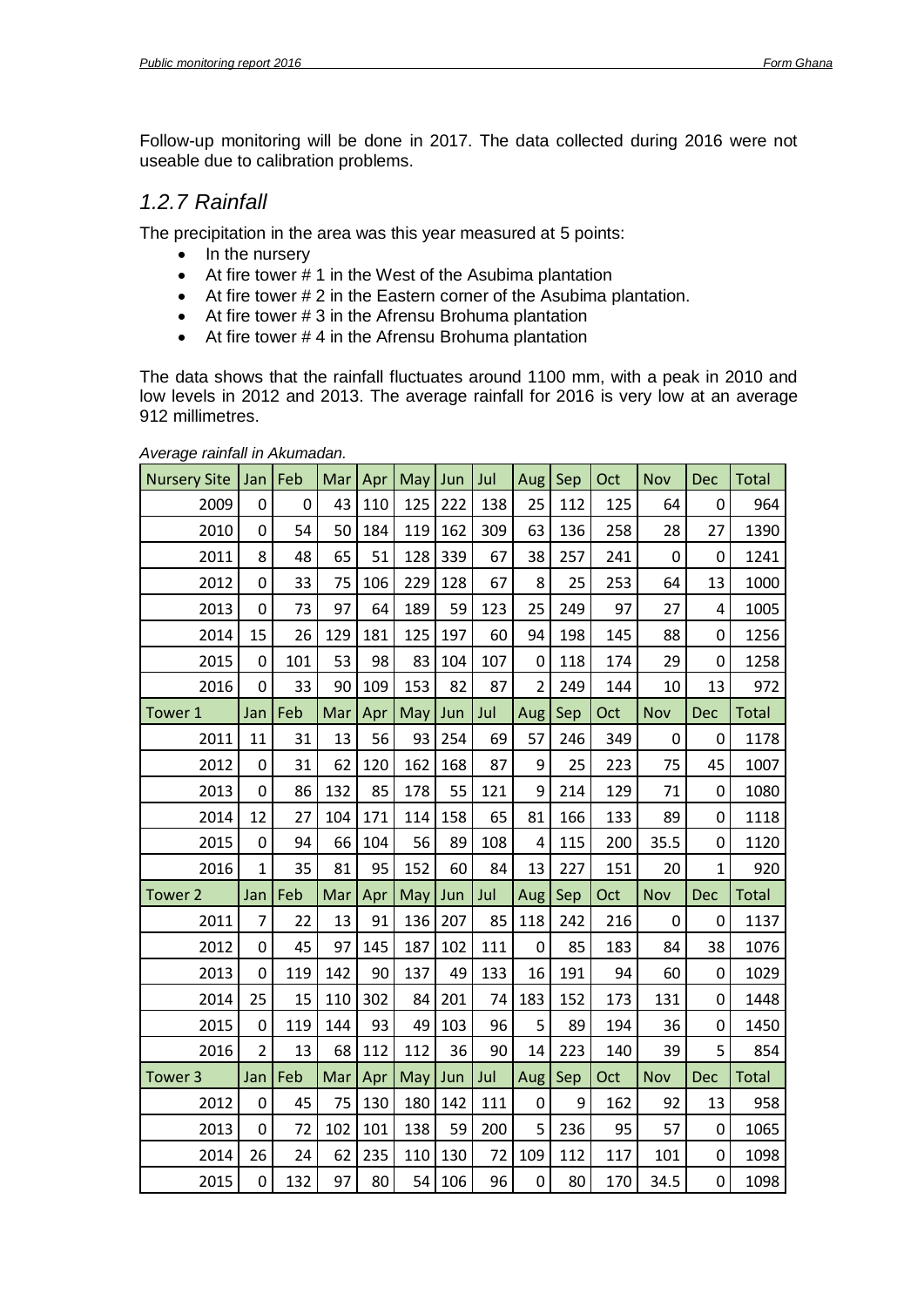| 2016    | 1     | 18  | 98    | 105 | 92  | 58  | 72. | 15         | 238 | 139 | 55         |            | 891          |
|---------|-------|-----|-------|-----|-----|-----|-----|------------|-----|-----|------------|------------|--------------|
| Tower 4 | Jan I | Feb | Mar   | Apr | May | Jun | Jul | <b>Aug</b> | Sep | Oct | <b>Nov</b> | <b>Dec</b> | <b>Total</b> |
| 2012    | 0     | 0   | 0     | 0   | 0   | 0   | 0   | 0          | 0   | 98  | 97         | ำ          | 197          |
| 2013    | 0     | 35  | 183   | 197 | 196 | 92  | 199 | 21         | 307 | 82  | 102        |            | 1413         |
| 2014    | 24    | 27  | 114 l | 162 | 66  | 167 | 26  | 71         | 171 | 136 | 73         |            | 1037         |
| 2015    | 0     | 73  | 99 I  | 112 | 58  | 138 | 79  | 0          | 104 | 203 | 54.5       |            | 1037         |
| 2016    | 8     | 23  | 121   | 158 | 115 | 29  | 81  | 17         | 213 | 116 | 27         | 15         | 923          |

## <span id="page-12-0"></span>*1.2.8 Forest production*

In the end of 2015 and the beginning of 2016 the 2001 area has been thinned. About 50% of the standing stems was removed during this operation.

In 2015 a start was made with the thinning of 2001 area and this was completed during the beginning of 2016. In total about 1000 m3 of saleable product was produced.

| Production        |                | Jan    | Feb    | <b>March</b> | <b>Total</b><br>(including<br>2015 |                |
|-------------------|----------------|--------|--------|--------------|------------------------------------|----------------|
| Felling           |                | 4,113  | 1,975  | 0            | 8,747                              | <b>Trees</b>   |
| <b>Extraction</b> |                | 1,595  | 2,575  | 1,443        | 6,759                              | <b>Trees</b>   |
| Processing        | <b>Billets</b> | 240.53 | 248.29 | 102.25       | 693.55                             | m <sup>3</sup> |
|                   | <b>Poles</b>   | 62.22  | 86.41  | 48.12        | 251.99                             | m <sup>3</sup> |
|                   | Saw logs       | 7.35   | 9.98   | 1.39         | 20.82                              | m <sup>3</sup> |
|                   | <b>Total</b>   | 310.10 | 343.68 | 151.76       | 966.36                             | m <sup>3</sup> |

# <span id="page-12-1"></span>1.3 Economic aspects

The following sales were realised in 2016

| <b>Poles</b>   | Length $(m)$ | #     | Value (GHC) |  |  |
|----------------|--------------|-------|-------------|--|--|
|                | 10           | 157   | 38,739.75   |  |  |
|                | 9            | 347   | 65,236.00   |  |  |
|                | 8            | 8388  | 59,267.00   |  |  |
|                |              | 300   | 35,250.00   |  |  |
| <b>Billets</b> | 2.35         | 12671 | 204,715.84  |  |  |
|                |              |       | 403,208.59  |  |  |

# <span id="page-12-2"></span>1.4 Social benefits

#### **Number of people (partially) dependant on the plantation**

A social evaluation was conducted in 2016 in the communities around the plantation. In these communities a total of 1038 people live (data 2014).

| Number of people per community |                                                                  |     |  |  |  |
|--------------------------------|------------------------------------------------------------------|-----|--|--|--|
| Community                      | Off or On Reserve<br>Work at Form Ghana<br>Number of inhabitants |     |  |  |  |
| Yaa-Danso                      | 150                                                              | Off |  |  |  |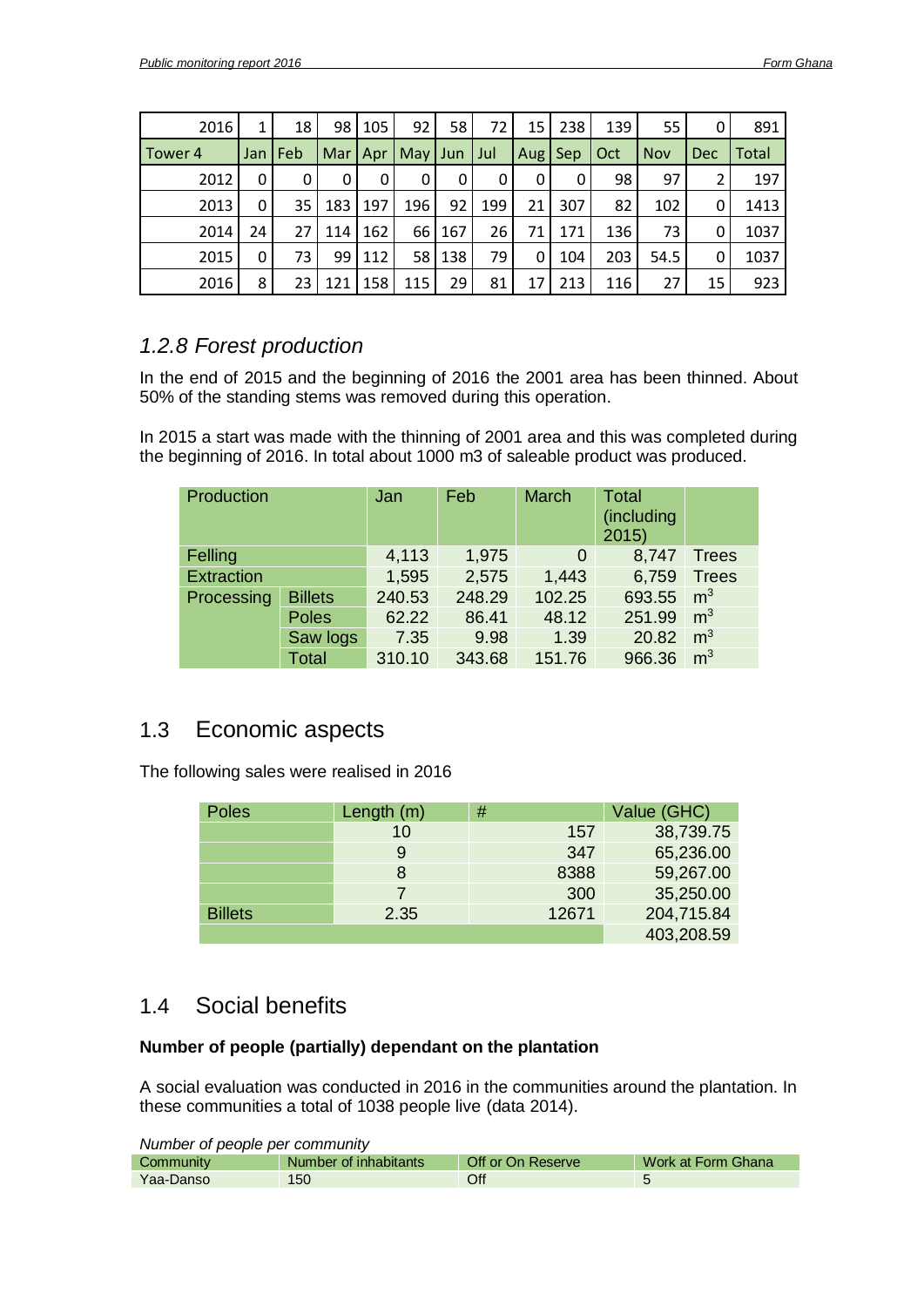| Atrensu                   | 35   | On        | n/a         |
|---------------------------|------|-----------|-------------|
| Nkubem                    | 90   | Off       | 5           |
| Libya                     | 40   | <b>On</b> | 5           |
| Joe-Nkwanta               | 350  | Off       | 70          |
| Amponsakrom               | 120  | Off       | 50          |
| Atinga                    | 0    | On        | 0           |
| Second<br>Tower<br>hamlet | 3    | On        | $\mathbf 0$ |
| Meta                      | 250  | Off       | 35          |
| Total                     | 1038 |           | 170         |

To see how the company is embedded in these villages the impacts, concerns and expectations of the communities were identified together with them in 2015.

|                                | 50                                                                                                                                                                                                                        |                                                                                                                                                                                                                                                                          |                                                                                                                                                   |
|--------------------------------|---------------------------------------------------------------------------------------------------------------------------------------------------------------------------------------------------------------------------|--------------------------------------------------------------------------------------------------------------------------------------------------------------------------------------------------------------------------------------------------------------------------|---------------------------------------------------------------------------------------------------------------------------------------------------|
| <b>Community</b>               | <b>Positive impacts</b>                                                                                                                                                                                                   | <b>Expectation</b>                                                                                                                                                                                                                                                       | <b>Concerns</b>                                                                                                                                   |
| Atrensu (fr)*                  | Reduction in bush fire<br>occurrences that<br>previously destroyed<br>their crops.<br>Now have good road<br>to transport food crops<br>and other stuff<br>Some of their<br>inhabitants are<br>employed by the<br>company. | Need School building,<br>Need toilet facility<br>Portable water                                                                                                                                                                                                          | Source of water<br>usually dries up<br>during prolonged dry<br>season.                                                                            |
| Nkubem (ofr)**                 | <b>Employment for</b><br>community members                                                                                                                                                                                | Pipe borne water,<br>electricity<br>poor road network needs to<br>be fixed                                                                                                                                                                                               |                                                                                                                                                   |
| Libya (fr)*                    | <b>Employment during</b><br>fire season, contract<br>weeding                                                                                                                                                              | Employment                                                                                                                                                                                                                                                               |                                                                                                                                                   |
| Joe-Nkwanta (ofr)**            | <b>Employment for youth</b>                                                                                                                                                                                               | Permanent employment for<br>the youth<br>Need school building<br>Poor road network hence<br>needs assistance                                                                                                                                                             | No land to farm                                                                                                                                   |
| Amponsakrom<br>$($ ofr $)**$   | employment for<br>community members                                                                                                                                                                                       | poor road network hence<br>needs assistance<br>Need Pipe borne water or<br>bore hole<br>School                                                                                                                                                                           |                                                                                                                                                   |
| Sreso/Konkomba<br>$($ ofr $)*$ | Reduction in bush fire<br>Good road condition<br>to transport food<br>items                                                                                                                                               | Need School building (two<br>classroom blocks have been<br>built by the community for<br>the younger ones who<br>cannot go to Akumadan on<br>foot) community needs<br>further assistance from<br>company.<br>Need Bore hole/ pipe borne<br>water<br>Need toilet facility | Due to the good<br>nature of the road<br>cars and motor bikes<br>drive at high speed<br>risking the lives of<br>the children in the<br>community. |
| Meta (ofr)*                    | Some community<br>members employed by                                                                                                                                                                                     | Need clinic in the community<br>pipe borne water since there                                                                                                                                                                                                             |                                                                                                                                                   |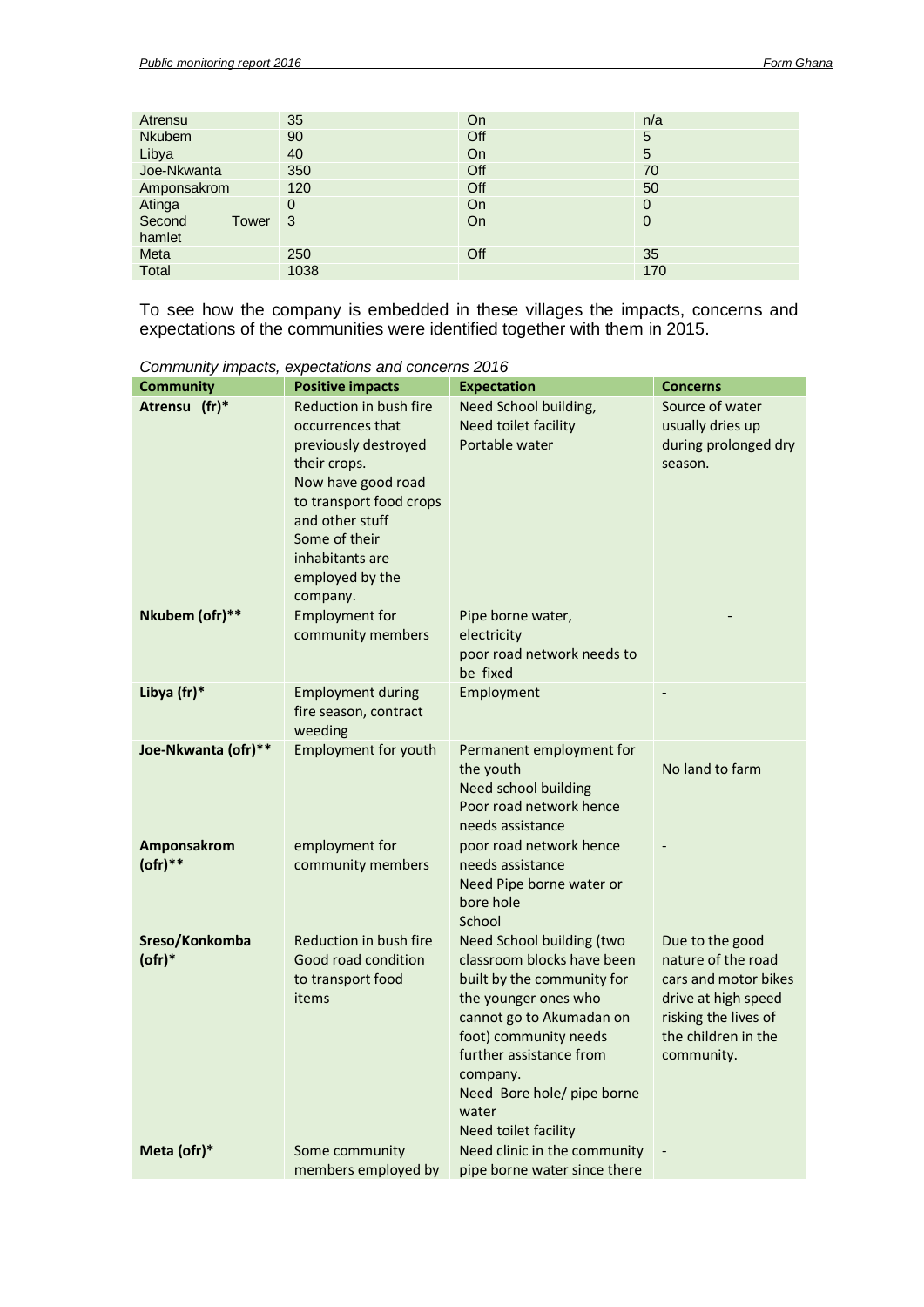|                  | the company.                                                             | is only one bore hole in the<br>community<br>Poor road network hence<br>needs assistance                                                                                                                                       |                                                       |
|------------------|--------------------------------------------------------------------------|--------------------------------------------------------------------------------------------------------------------------------------------------------------------------------------------------------------------------------|-------------------------------------------------------|
| Nsukuasua (ofr)* | The forest will help<br>bring back animals<br>(snails, etc) and rainfall | To be provided with good<br>roads<br>Need school building (school<br>children walk long distances<br>to school at Akumadan)<br>Need pipe borne water/Bore<br>hole<br>Need toilet facility, electricity<br>Need clinic facility | Poor road network<br>Poor nature of<br>drinking water |

| <b>Community</b>           | <b>Company accessibility</b>                                                                                                                              | <b>Information transfer</b>                                                                                                                       |
|----------------------------|-----------------------------------------------------------------------------------------------------------------------------------------------------------|---------------------------------------------------------------------------------------------------------------------------------------------------|
| $(fr)^*$<br><b>Atrensu</b> | The company opens its<br>doors to us when we have<br>issues of concern                                                                                    | Information is given to<br>community members through<br>group discussions in the<br>community                                                     |
| Nkubem (ofr)**             | <b>Community members have</b><br>access to the company to<br>send their concerns                                                                          | Means of information transfer<br>is good                                                                                                          |
| Libya (fr)*                | Access company through<br>security at tower 3 and<br>security patrol                                                                                      | Transfer of information is<br>good                                                                                                                |
| Joe-nkwanta (ofr)**        | Access to company is good                                                                                                                                 | Information transfer through<br>group discussion is good                                                                                          |
| Amponsakrom (ofr)**        | <b>Community members are</b><br>allowed access to transport<br>their farm produce                                                                         | Information delivery is good                                                                                                                      |
| Sreso/Konkomba(ofr)*       | Community members are<br>welcomed to bring their<br>views and concerns to the<br>company<br>Security assists us when we<br>get to the company<br>premises | Communication with the<br>company has improved<br><b>Form Ghana Limited</b><br>communicates with<br>community members through<br>group discussion |
| Meta(ofr)*                 | Access to the company is<br>good                                                                                                                          | Transfer of information to the<br>community is encouraging                                                                                        |
| Nsukuasua (ofr)*           | Access to company is good.<br>Company assists as in<br>burning our farms                                                                                  | Information delivery is good                                                                                                                      |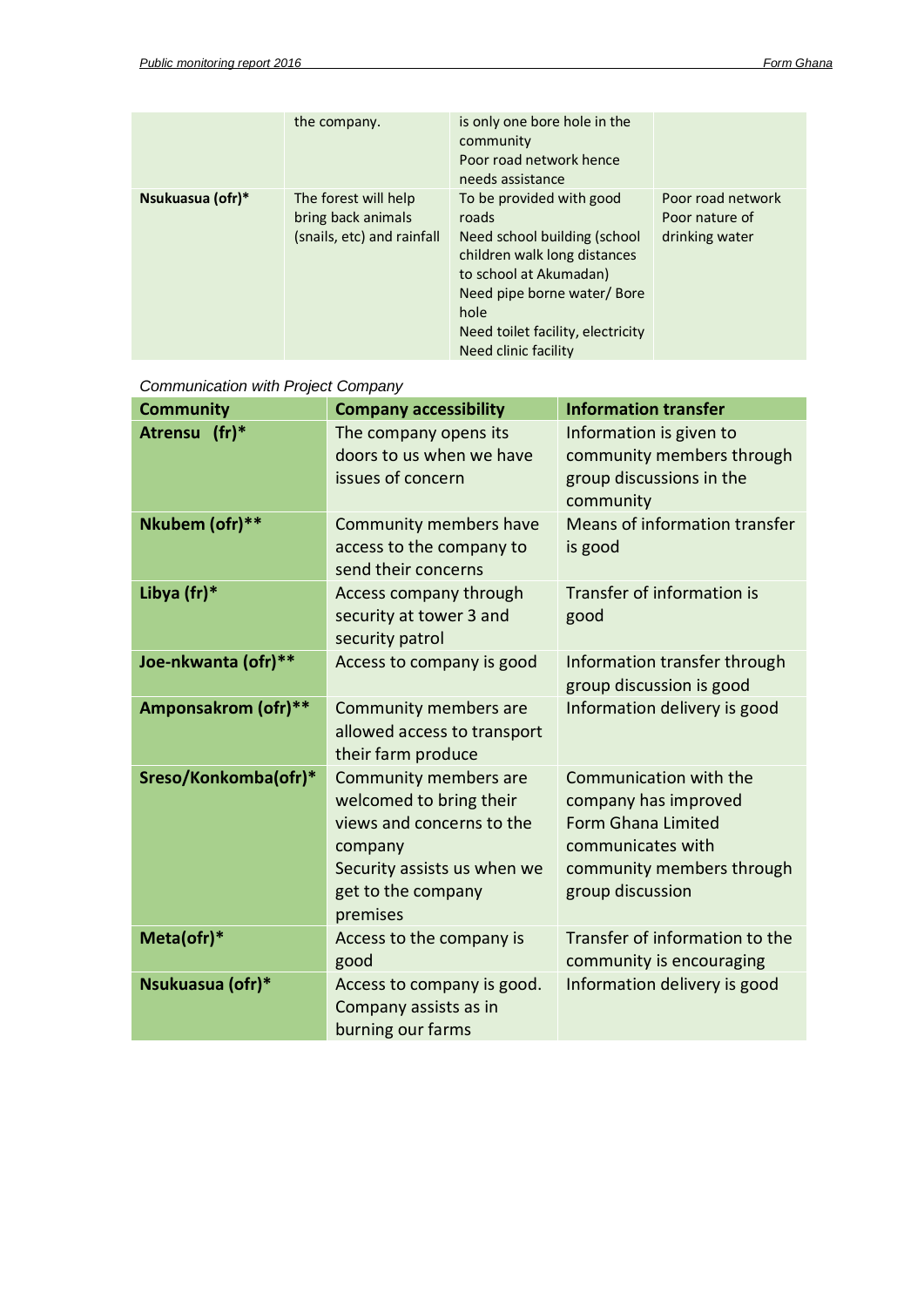#### <span id="page-15-0"></span>*1.4.1 Information to the public*

One stakeholder meeting was organised in Akumadan. The main subjects discussed were fire in the plantation, the possibility for people to do intercropping in Tain II Forest reserve and the public ablution facilities that Form Ghana want to construct at Akumadan.

Form Ghana has signed an intercropping agreement with 7 people in 2016. In 2015 the number was 25. This number is going down now as the plantation is maturing and most of the terrain is now under canopy cover.

### <span id="page-15-1"></span>*1.4.2 Training and capacity building*

Fire education was given in and around the Form Ghana areas. As the use of fire has become part of their lifestyle, all communities were advised to use fire with great caution. Loss of soil fertility due to fire is widespread as farmers are compelled to use chemical fertilizer to augment crop yields. Community members were advised not to leave any fire unattended, even before leaving farms for their homes. Recalcitrant members are to be reported to the appropriate authorities for sanctioning and redress. Farmers can ask for free assistance of Form Ghana on fire issues when needed during land preparation.

In general, the communities expressed great appreciation for the collaboration during the yearly fire education program in the communities and also promised to keep fire out of the communities and the forests.

Workers and management of Form Ghana have been trained on various subjects such as the use of phytosanitary products, the application of first aid, firefighting, nursery techniques, plantation techniques, use of the chain saw, monitoring, GIS mapping and FSC. The following trainings were provided in 2016:

| <b>TRAINING SUMMARY - 2016</b> |                                            |                              |                |  |  |  |
|--------------------------------|--------------------------------------------|------------------------------|----------------|--|--|--|
| <b>DATE</b>                    | <b>TOPIC</b>                               | <b>PARTICIPANTS</b>          |                |  |  |  |
| $14$ -jan                      | <b>Social Monitoring</b>                   |                              | 4              |  |  |  |
| 5-apr                          | <b>Mankar TRAINING</b>                     |                              | 6              |  |  |  |
| 25-apr                         | <b>Stump Uprooting &amp; Stump Cutting</b> | 16                           |                |  |  |  |
| 9-mei                          | Vehicle Safety Checks/Inspection           |                              | 14             |  |  |  |
| 15-16 June                     | <b>IFRS Update Training</b>                |                              | $\overline{2}$ |  |  |  |
| 28-jun                         | Grievance Redress Mechanism                |                              | 3              |  |  |  |
| 30-jun                         | Grievance Redress Mechanism                | <b>All Permanent Workers</b> |                |  |  |  |
| $4$ -jul                       | The Ten Commandments of Good Safety Habits | All Permanent Workers        |                |  |  |  |
| $12$ -jul                      | Waste Management                           |                              | 16             |  |  |  |
| $11$ -jul                      | Seven Common Accident Causes               | All Permanent Workers        |                |  |  |  |
| $18$ -jul                      | Good Personal Hygiene                      | <b>All Permanent Workers</b> |                |  |  |  |
| $19$ -jul                      | <b>First Aid Training</b>                  |                              | 8              |  |  |  |
| $22$ -jul                      | <b>First Aid Training</b>                  |                              | 18             |  |  |  |

#### *Training at Form Ghana in 2016*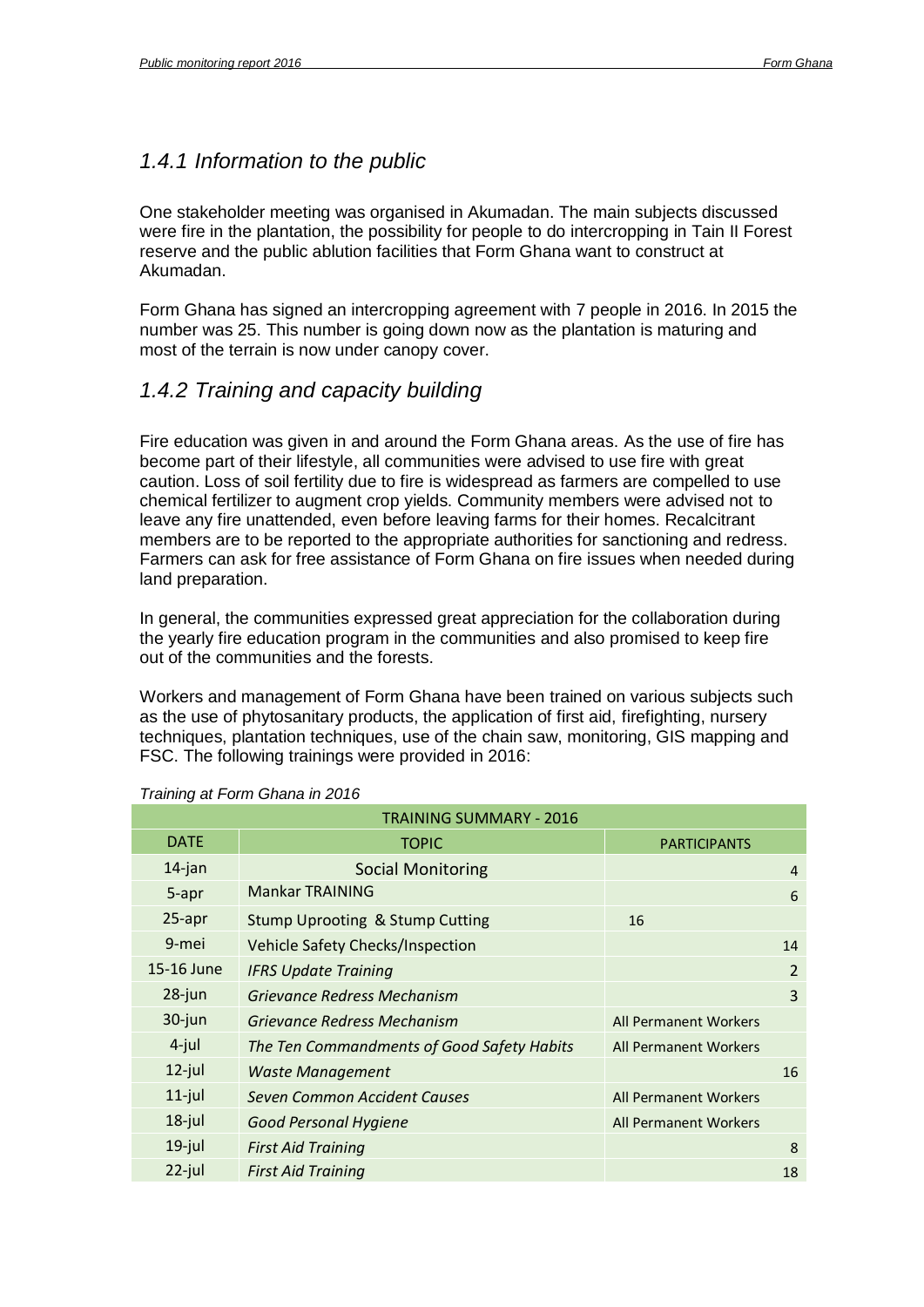|             | <b>TRAINING SUMMARY - 2016</b>                      |                              |
|-------------|-----------------------------------------------------|------------------------------|
| <b>DATE</b> | <b>TOPIC</b>                                        | <b>PARTICIPANTS</b>          |
| $25$ -jul   | <b>Waste Management</b>                             | $\overline{2}$               |
| $25$ -jul   | <b>Boils</b>                                        | <b>All Permanent Workers</b> |
| 2-aug       | <b>Waste Management</b>                             | 6                            |
| 17-aug      | HIV/AIDS and Awarness Counselling                   | $\overline{4}$               |
| 22-aug      | Dehydration                                         | <b>All Permanent Workers</b> |
| 19-aug      | <b>HIV/AIDS and Awarness Counselling</b>            | 13                           |
| 23-aug      | Minimizing the spread of Flu at the work place      | <b>All Permanent Workers</b> |
| $13$ -sep   | Malaria                                             | <b>All Permanent Workers</b> |
| 26-sep      | <b>Domestic Fire</b>                                | <b>All Permanent Workers</b> |
| $19$ -sep   | <b>First Aid</b>                                    | <b>All Permanent Workers</b> |
| $27$ -sep   | Chemical weeding using Knapsack and Manker          | 18                           |
| $28$ -sep   | How to stop bleeding and Bandaging                  | <b>All Permanent Workers</b> |
| 28-Sept.    | Personal hygiene                                    | 23                           |
| $28$ -sep   | <b>Waste Management</b>                             | 2                            |
| 30-sep      | HIV/AIDS awareness Training                         | <b>All Permanent Workers</b> |
| 30-sep      | <b>Mankar Spraying system</b>                       | 10                           |
| 27-okt      | <b>FSC Protocol</b>                                 | 10                           |
| 7-nov       | <b>First Aid Training</b>                           | 11                           |
| $11 - nov$  | <b>Boil</b>                                         | 25                           |
| $14 - nov$  | <b>Snake Bite</b>                                   | <b>All Permanent Workers</b> |
| $14 - nov$  | <b>Forest Fire Fighting and Prevention Training</b> | 16                           |
| $14 - nov$  | <b>Seven Common Accident Causes</b>                 | 24                           |
| $16 - n$ ov | <b>Chainsaw Operators Training</b>                  | 10                           |
| $16 - n$ ov | <b>Bakki Sakki Operators</b>                        | $6\phantom{1}6$              |
| $16 - n$ ov | Headache                                            | <b>All Permanent Workers</b> |
| $24 - nov$  | Cough                                               | <b>All Permanent Workers</b> |
| $26 - nov$  | Conjunctivitis (Apollo)                             | 9                            |
| $28 - nov$  | Forest fire fighting and prevention                 | 30                           |
| 30-nov      | Dehydration                                         | <b>All Permanent Workers</b> |
| 30-nov      | <b>Wound Dressing</b>                               | 14                           |
| $20$ -dec   | <b>Fire Extinguisher Training</b>                   | 21                           |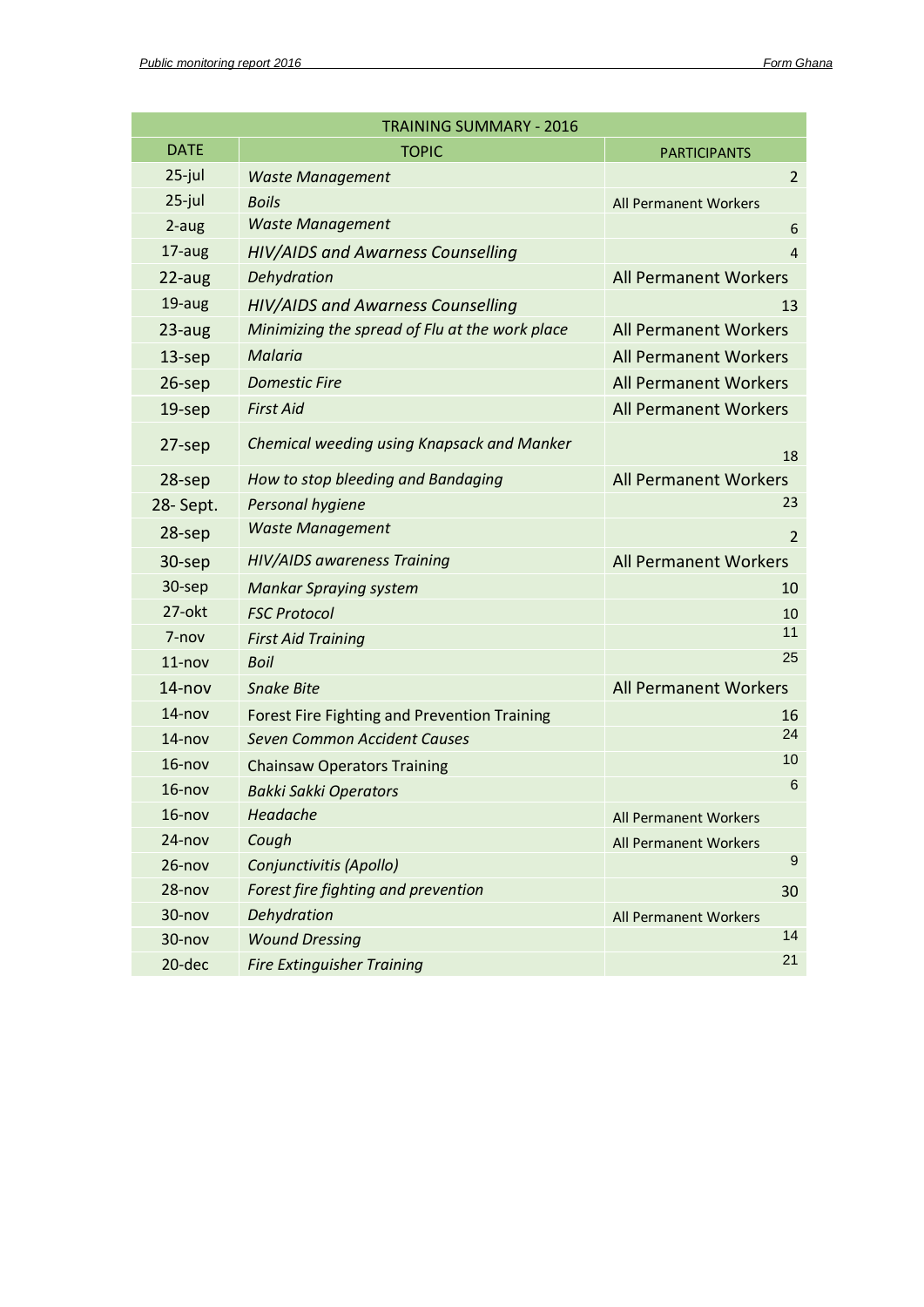### <span id="page-17-0"></span>*1.4.3 Size of the work force*

The number of people in permanent employment has reduced slightly. Less weeding is required which clearly translates in the hiring of less casual labourers The number of permanent employees was 126 in 2016 and 134 in 2015 (see table 6).

| <b>Contract</b>  | 2010 | 2011 | 2012 | 2013 | 2014 | 2015 | 2016 |
|------------------|------|------|------|------|------|------|------|
| <b>Permanent</b> | 127  | 173  | 182  | 142  | 135  | 134  | 126  |
| Casual           | 300  | 400  | 224  | 289  | 268  | 134  | 201  |
| <b>Total</b>     | 427  | 573  | 406  | 431  | 403  | 268  | 327  |

#### *Employees hired by Form Ghana*

#### <span id="page-17-1"></span>*1.4.4 Worker health / accidents on the work floor*

Form Ghana has an agreement with the national Health Insurance Company of Ghana, insuring all permanent workers of free access to medical care. An onsite professional nurse assists people not feeling well or injured in the plantation. The nurse can assess the persons, treat them if it is a simple problem or forward them to the hospital in Akumadan or Techiman. The nurse is also responsible for the renewal of the first aid training and for checking the contents of the first aid boxes.

#### *Dispensary use over the years and per person*

| Year                        | 2011 | 2012 | 2013 | 2014 | 2015 | 2016 |
|-----------------------------|------|------|------|------|------|------|
| <b>Workers</b>              | 573  | 406  | 431  | 403  | 268  | 327  |
| <b>Medical</b><br>attention | 1352 | 1192 | 971  | 1163 | 934  | 952  |
| Interventions /<br>person   | 2.4  | 2,9  | 2,3  | 2,9  | 3.4  | 2.9  |

During 2016, medical treatment has been issued 952 times in Akumadan, which is slightly more than the 934 times in 2015. The number of treatments per person has gone down to about 2.9 times per person. The main disease encountered on both locations is malaria. After malaria (135), most treatments were given to people with musculoskeletal pain (128), and cough (121). Typical work related injuries were reported 13 times which is up from 2015 (9 times reported).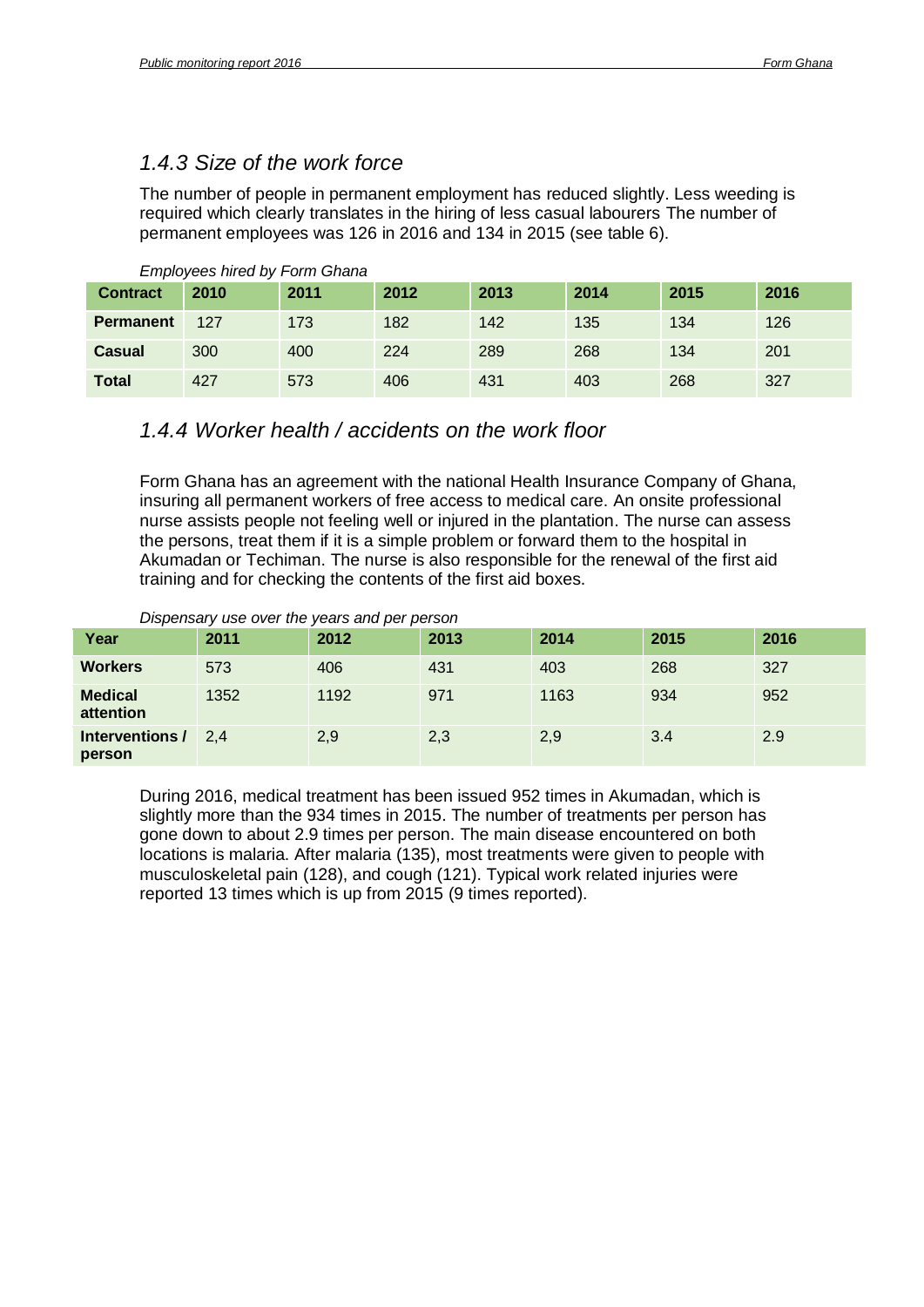# <span id="page-18-0"></span>1.5 Conclusions

- The annual rainfall was highest (1390 mm) in 2010, decreased in 2011 and decreased again (984mm) in 2012. In 2013, rainfall increased again to 1118mm and in 2014 to 1191 mm. In 2016 it was down to 912 millimetres which is very low.
- Growth in the pilot has slowed down during the last year. It is expected the thinning will have a positive effect.
- The activities of Form Ghana have a positive effect on the availability of paid employment in the region. It is perceived as aiding significantly to the restoration of the forest and its various services.